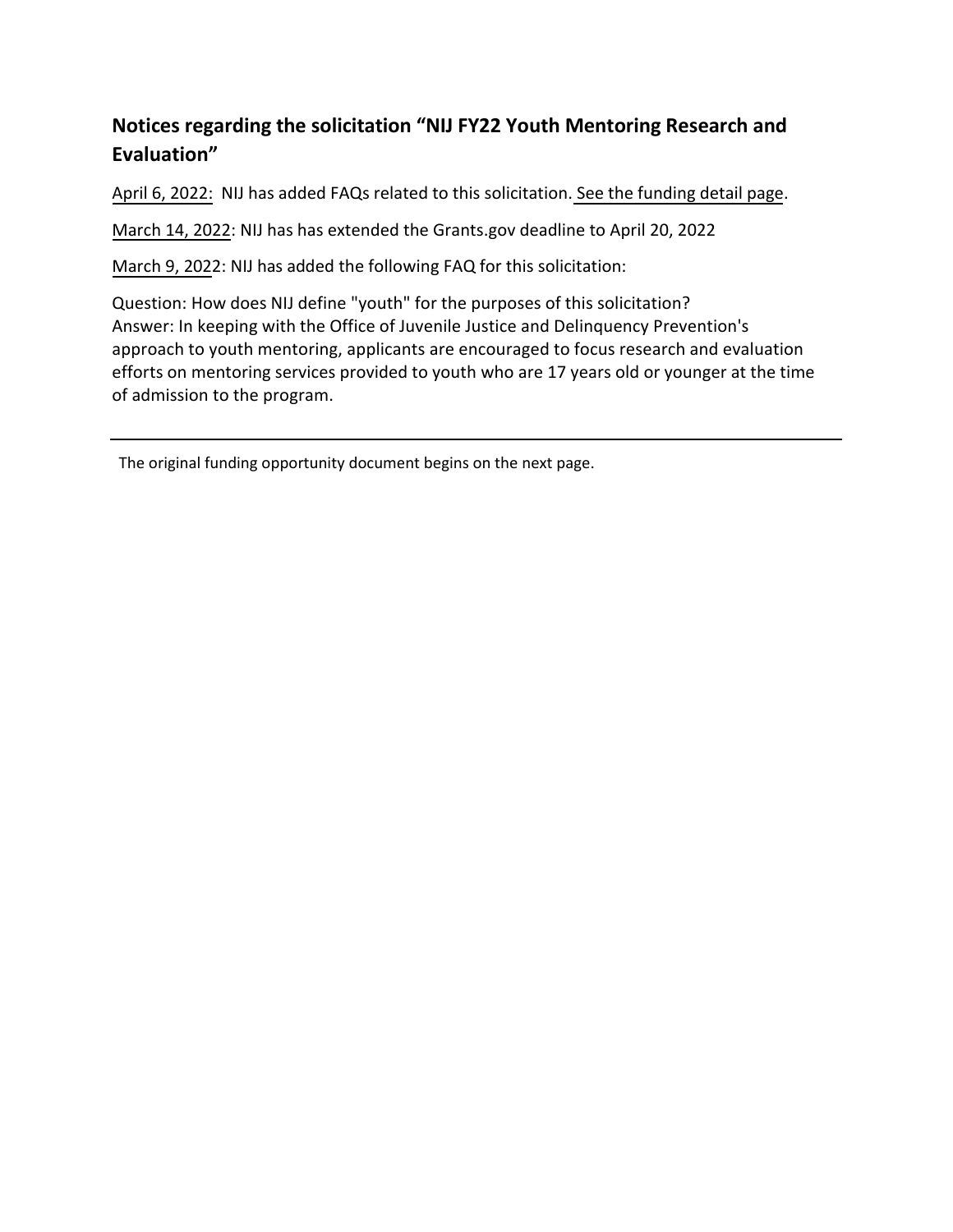OMB No. 1121-0329 Approval Expires 12/31/2023

U.S. Department of Justice Office of Justice Programs National Institute of Justice



## **NIJ FY22 Youth Mentoring Research and Evaluation**

| <b>Assistance Listing Number #</b>      | 16.560                  |
|-----------------------------------------|-------------------------|
| <b>Grants.gov Opportunity Number:</b>   | O-NIJ-2022-171185       |
| <b>Solicitation Release Date:</b>       | March 04, 2022 2:30 PM  |
| <b>Version:</b>                         | 3                       |
| <b>Grants.gov Deadline:</b>             | April 20, 2022 11:59 PM |
| <b>Application JustGrants Deadline:</b> | May 03, 2022 8:59 PM    |

## **Overview**

The [U.S. Department of Justice](https://www.usdoj.gov/) (DOJ), [Office of Justice Programs](https://www.ojp.usdoj.gov/) (OJP), [National Institute of Justice](https://nij.ojp.gov/) (NIJ), seeks applications for rigorous youth mentoring research and evaluation projects to address one or more of the following priority areas: (1) increasing the capacity for achieving broad, population-level impacts; (2) understanding how mentoring can advance change mechanisms promoting positive youth development; (3) examining program participation long-term effects; and (4) optimizing program effectiveness through iterative cycles of development paired with rigorous evaluation feedback. This program furthers the DOJ's mission by supporting the development of new knowledge and tools to address the challenges of crime and justice in the United States.

This solicitation incorporates the [OJP Grant Application Resource Guide](https://www.ojp.gov/funding/Apply/Resources/Grant-App-Resource-Guide.htm) by reference. The OJP Grant Application Resource Guide provides guidance to applicants to prepare and submit applications to OJP for funding. **If this solicitation expressly modifies any provision in the OJP Grant Application Resource Guide, the applicant is to follow the guidelines in this solicitation as to that provision.** 

## **Solicitation Categories**

This solicitation does not include Solicitation Categories.

## **Eligible Applicants:**

City or township governments, County governments, For profit organizations other than small businesses, Independent school districts, Native American tribal governments (Federally recognized), Native American tribal organizations (other than Federally recognized tribal governments), Nonprofits having a 501(c)(3) status with the IRS, other than institutions of higher education, Nonprofits that do not have a 501(c)(3) status with the IRS, other than institutions of higher education, Private institutions of higher education, Public and State controlled institutions of higher education, Public housing authorities/Indian housing authorities, Small businesses, Special district governments, State governments, Other

## **Other**

For purposes of this solicitation, "state" means any state of the United States, the District of Columbia, the Commonwealth of Puerto Rico, the Virgin Islands, Guam, American Samoa, and the Commonwealth of the Northern Mariana Islands.

To advance Executive Order 13929 Safe Policing for Safe Communities, the Attorney General determined that all state, local, and university or college law enforcement agencies must be certified by an approved independent credentialing body or have started the certification process, to be eligible for FY 2022 DOJ discretionary grant funding. To become certified, the law enforcement agency must meet two mandatory conditions: (1) the agency's use-of-force policies adhere to all applicable federal, state, and local laws and (2) the agency's use-of-force policies prohibit chokeholds except in

> Page 1 of 21 O-NIJ-2022-171185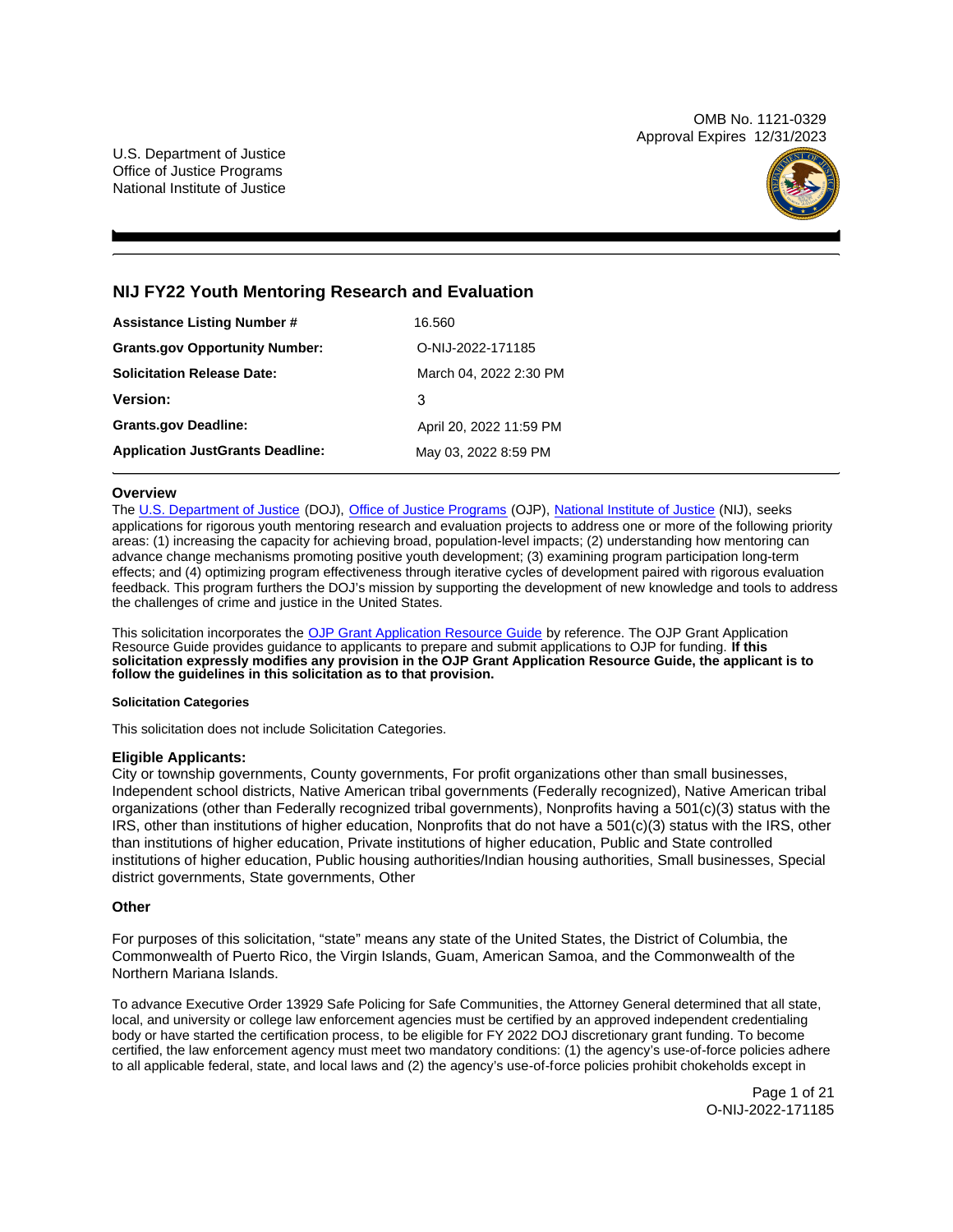<span id="page-2-0"></span>situations where use of deadly force is allowed by law. The certification requirement also applies to law enforcement agencies receiving DOJ discretionary grant funding through a subaward. For detailed information on this certification requirement, please visit [https://cops.usdoj.gov/SafePolicingEO](https://cops.usdoj.gov/SafePolicingEO%20) to access the Standards for Certification on Safe Policing for Safe Communities, the Implementation Fact Sheet, and the List of Designated Independent Credentialing Bodies.

Foreign governments, foreign organizations, and foreign colleges and universities are not eligible to apply.

All recipients and subrecipients (including any for-profit organization) must forgo any profit or management fee.

NIJ will consider applications under which two or more entities would carry out the federal award; however, only one entity may be the applicant. Any others must be proposed as subrecipients (subgrantees). For additional information on subawards, see the [OJP Grant Application Resource Guide.](https://www.ojp.gov/funding/Apply/Resources/Grant-App-Resource-Guide.htm)

NIJ may elect to fund applications submitted under this FY 2022 solicitation in future fiscal years, dependent on, among other considerations, the merit of the applications and the availability of appropriations.

## **Contact Information**

For technical assistance with submitting the Application for Federal Assistance standard form (SF)**-**424 and a Disclosure of Lobbying Activities form (SF-LLL) in [Grants.gov](https://Grants.gov), contact the [Grants.gov](https://Grants.gov) Customer Support Hotline at 800-518-4726, 606-545-5035, [Grants.gov Customer Support,](https://www.grants.gov/web/grants/support.html) or [support@grants.gov.](mailto:support@grants.gov) The [Grants.gov](https://Grants.gov) Support Hotline operates 24 hours a day, 7 days a week, except on federal holidays.

For technical assistance with submitting the full application in DOJ's Justice Grants System (JustGrants), contact the JustGrants Service Desk at 833-872-5175 or [JustGrants.Support@usdoj.gov.](mailto:JustGrants.Support@usdoj.gov) The JustGrants Service Desk operates 5 a.m. to 9 p.m. eastern time Monday-Friday and 9 a.m. to 5 p.m. Saturday, Sunday, and Federal holidays.

For assistance with any other requirements of this solicitation, contact the OJP Response Center by telephone at 800-851 3420 or TTY: 301-240-6310 (hearing impaired only), or by email at [grants@ncjrs.gov.](mailto:grants@ncjrs.gov) The OJP Response Center hours of operation are 10:00 a.m. to 6:00 p.m., eastern time Monday–Friday, and 10:00 a.m. to 8:00 p.m. on the solicitation closing date.

## **Submission Information**

Applications will be submitted to DOJ in two steps:

**Step 1:** The applicant must submit by the [Grants.gov](https://Grants.gov) deadline the required Application for Federal Assistance standard form (SF)-424 and a Disclosure of Lobbying Activities (SF-LLL) form when they register in [Grants.gov](https://Grants.gov) at [https://www.grants.gov/web/grants/register.html.](https://www.grants.gov/web/grants/register.html) To register in [Grants.gov](https://Grants.gov), applicants will need to obtain a Data Universal Numbering System (DUNS) and System for Award Management (SAM) registration or renewal.

Beginning April 4, 2022, the Federal government will cease using the Data Universal Numbering System (DUNS) number to uniquely identify entities. At that point, entities doing business with the Federal government will use a Unique Entity Identifier (UEI) created in SAM.gov. If your entity is currently registered in SAM.gov, your UEI has already been assigned and is viewable in SAM.gov. This includes inactive registrations. For additional information, see the [Unique Entity Identifier](https://www.gsa.gov/about-us/organization/federal-acquisition-service/office-of-systems-management/integrated-award-environment-iae/iae-systems-information-kit/unique-entity-identifier-update)  [Update](https://www.gsa.gov/about-us/organization/federal-acquisition-service/office-of-systems-management/integrated-award-environment-iae/iae-systems-information-kit/unique-entity-identifier-update) and the [OJP Grant Application Resource Guide.](https://www.ojp.gov/funding/apply/ojp-grant-application-resource-guide#unique-entity)

**Step 2:** The applicant must then submit the **full application,** including attachments, in JustGrants at [JustGrants.usdoj.gov](https://justicegrants.usdoj.gov/)  . To be considered timely, the full application must be submitted in JustGrants by the JustGrants application deadline. OJP encourages applicants to review the "How to Apply" section in the [OJP Grant Application Resource Guide](https://www.ojp.gov/funding/apply/ojp-grant-application-resource-guide#apply) and the [JustGrants website](https://justicegrants.usdoj.gov/news) for more information, resources, and training.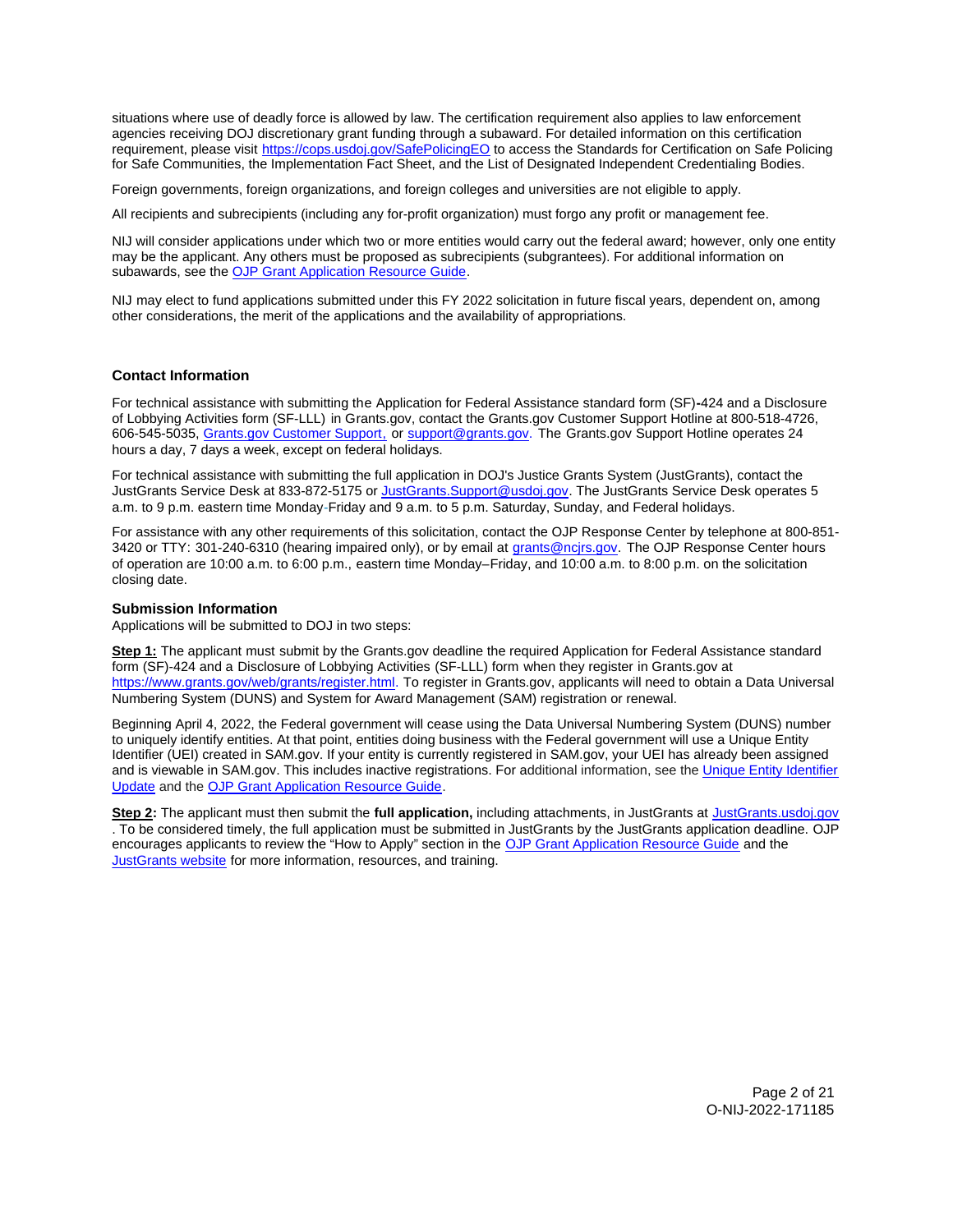# **Contents**

| Contact Information                                                                     | $\overline{c}$   |
|-----------------------------------------------------------------------------------------|------------------|
| <b>Program Description</b>                                                              | 5                |
| Overview                                                                                | 5                |
| <b>Statutory Authority</b>                                                              | 5                |
| Specific Information                                                                    | $\mathbf 5$      |
| Goals, Objectives, Deliverables, and Timeline                                           | 6                |
| <b>Priority Areas</b>                                                                   | $\overline{7}$   |
| <b>Federal Award Information</b>                                                        | 8                |
| Awards, Amounts and Durations                                                           | 8                |
| <b>Continuation Funding Intent</b>                                                      | 8                |
| Availability of Funds                                                                   | 8                |
| <b>Types of Awards</b>                                                                  | 8                |
| Financial Management and System of Internal Controls                                    | 8                |
| <b>Budget Information</b>                                                               | 8                |
| Cost Sharing or Matching Requirement                                                    | 9                |
| Pre-agreement Costs (also known as Pre-award Costs)                                     | 9                |
| Limitation on Use of Award Funds for Employee Compensation: Waiver                      | 9                |
| Prior Approval, Planning, and Reporting of Conference/Meeting/Training Costs            | 9                |
| Costs Associated with Language Assistance (if applicable)                               | $\boldsymbol{9}$ |
| Anticipated Number of Awards                                                            | 9                |
| Maximum Dollar Amount for each Award                                                    | 9                |
| Period of Performance Duration                                                          | $\boldsymbol{9}$ |
| <b>Eligibility Information</b>                                                          | 9                |
| Application and Submission Information                                                  | 10               |
| Information to Complete the Application for Federal Assistance (SF-424)                 | 10               |
| Standard Applicant Information (JustGrants 424 and General Agency Information)          | 10               |
| Proposal Abstract                                                                       | 10               |
| <b>Proposal Narrative</b>                                                               | 10               |
| Goals, Objectives, Deliverables, and Timeline                                           | 12               |
| <b>Budget and Associated Documentation</b>                                              | 12               |
| Budget Worksheet and Budget Narrative (Web-based Form)                                  | 12               |
| Indirect Cost Rate Agreement (if applicable)                                            | 13               |
| Financial Management Questionnaire (including applicant disclosure of high-risk status) | 13               |
| Disclosure of Process Related to Executive Compensation                                 | 13               |
| <b>Additional Application Components</b>                                                | 13               |
| <b>Curriculum Vitae or Resumes</b>                                                      | 13               |
| <b>Tribal Authorizing Resolution</b>                                                    | 13               |
| <b>Timeline Form</b>                                                                    | 13               |
| Letters of Support                                                                      | 13               |
| Research and Evaluation Independence and Integrity Statement                            | 13               |
| Bibliography/reference                                                                  | 13               |
| Any tools/instruments, questionnaires, tables/chart/graphs, or maps                     | 13               |
| List of Individuals in the Application                                                  | 14               |
| Human Subjects Protection                                                               | 14               |
| <b>Privacy Certificate</b>                                                              | 14               |
| Request to Use Incentives or Stipends                                                   | 14               |
| Documentation of "New Investigator/Early Career" Status, if applicable                  | 14               |

Page 3 of 21 O-NIJ-2022-171185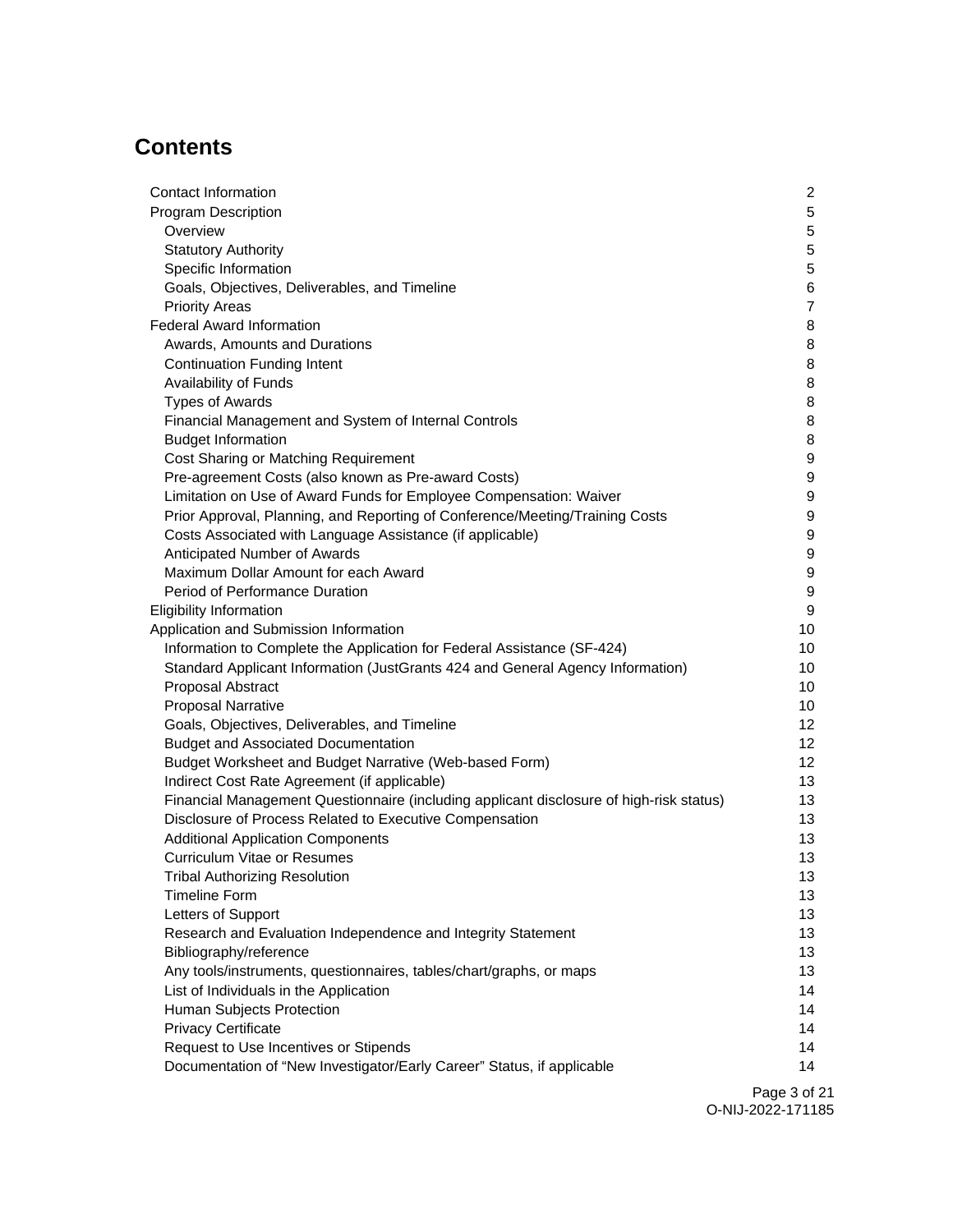| Consortium/Contractual Arrangements                                                            | 14 |
|------------------------------------------------------------------------------------------------|----|
| Data Archiving Plan                                                                            | 14 |
| Disclosures and Assurances                                                                     | 15 |
| Disclosure of Lobbying Activities                                                              | 15 |
| <b>DOJ Certified Standard Assurances</b>                                                       | 15 |
| Applicant Disclosure of Duplication in Cost Items                                              | 15 |
| DOJ Certifications Regarding Lobbying; Debarment, Suspension and Other Responsibility Matters; |    |
| and Drug-Free Workplace Requirements                                                           | 15 |
| Applicant Disclosure and Justification – DOJ High Risk Grantees (if applicable)                | 15 |
| How to Apply                                                                                   | 15 |
| Submission Dates and Time                                                                      | 15 |
| <b>Experiencing Unforeseen Technical Issues</b>                                                | 15 |
| Application Review Information                                                                 | 16 |
| <b>Review Criteria</b>                                                                         | 16 |
| <b>Review Process</b>                                                                          | 17 |
| <b>Federal Award Administration Information</b>                                                | 17 |
| <b>Federal Award Notices</b>                                                                   | 18 |
| Administrative, National Policy, and Other Legal Requirements                                  | 18 |
| Information Technology (IT) Security Clauses                                                   | 18 |
| General Information about Post-Federal Award Reporting Requirements                            | 18 |
| Federal Awarding Agency Contact(s)                                                             | 18 |
| Other Information                                                                              | 18 |
| Freedom of Information and Privacy Act (5 U.S.C. 552 and 5 U.S.C. 552a)                        | 18 |
| Provide Feedback to OJP                                                                        | 18 |
| <b>Performance Measures</b>                                                                    | 18 |
| <b>Application Checklist</b>                                                                   | 19 |
| Endnotes                                                                                       | 21 |
|                                                                                                |    |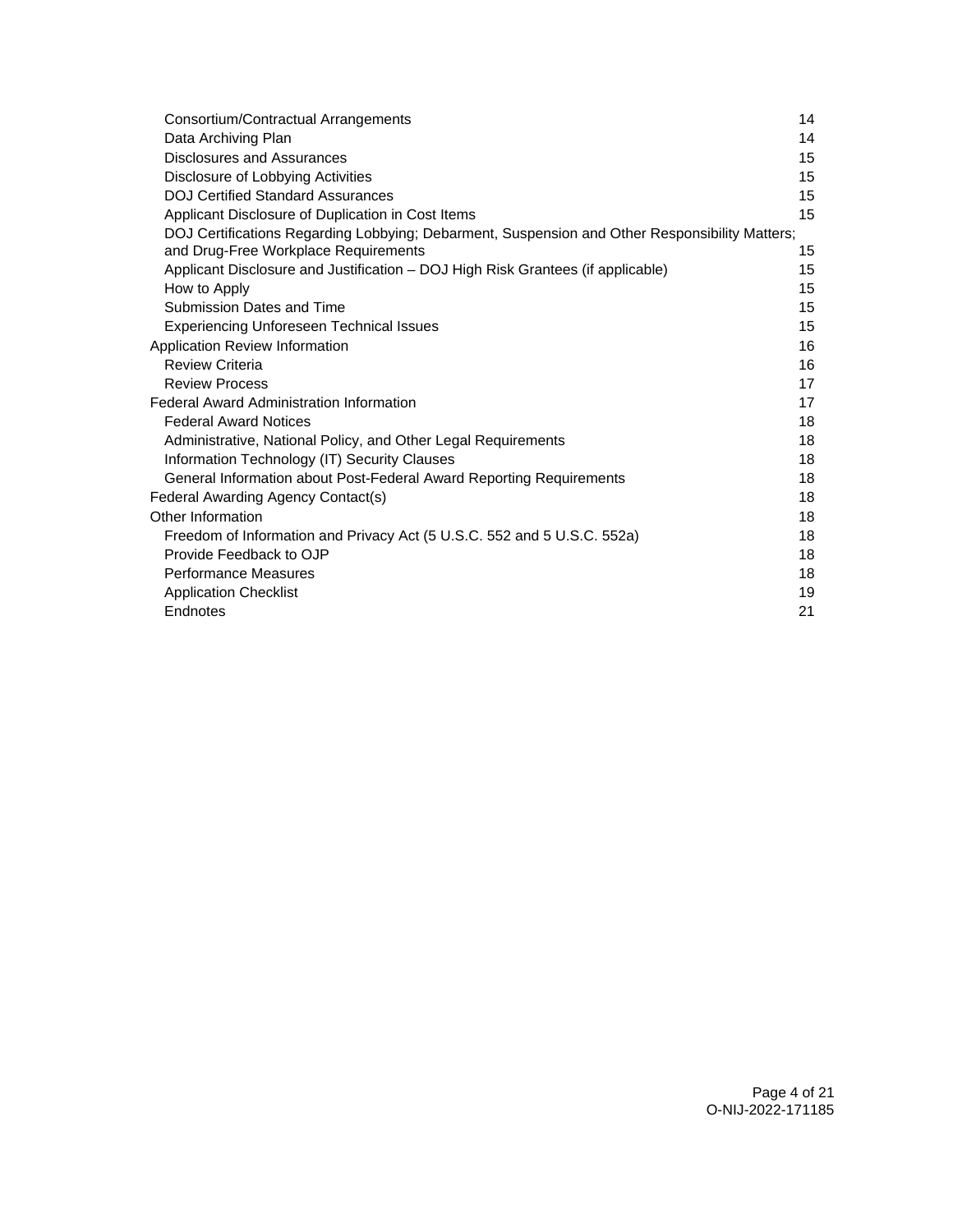## <span id="page-5-0"></span>**Program Description**

#### **Overview**

OJP is committed to advancing work that promotes civil rights and racial equity, increases access to justice, supports crime victims and individuals impacted by the justice system, strengthens community safety and protects the public from crime and evolving threats, and builds trust between law enforcement and the community.

Mentoring is a prominent strategy for delinquency prevention and victimization recovery that offers at-risk youth structured support from older or more experienced mentors to provide positive role models and promote resilience. With this solicitation, NIJ seeks applications for rigorous youth mentoring research and evaluation projects to address one or more of the following research priorities: (1) increasing the capacity for achieving broad, population-level impacts; (2) understanding how mentoring can advance change mechanisms promoting positive youth development; (3) examining program participation long-term effects; and (4) optimizing program effectiveness through iterative cycles of development paired with rigorous evaluation feedback.

Applications proposing research involving partnerships with mentoring, juvenile justice, or other agencies, should include a strong letter of support, signed by an appropriate decision-making authority from each proposed, partnering agency. A letter of support should include the partnering agency's acknowledgement that de-identified data derived from, provided to, or obtained through this project will be archived by the grant recipient with the National Archive of Criminal Justice Data (NACJD) at the conclusion of the award. Applicants and their potential partners are encouraged to review the NACJD's policies and protections at [\(NACJD\)](https://www.icpsr.umich.edu/web/pages/NACJD/archiving/deposit-nij-data.html). If selected for award, grantees will be expected to have a formal agreement in place with partnering agencies by January 1, 2023. That formal agreement must include a provision to meet the data archiving requirements of the award.

In the case of partnerships that will involve the use of federal award funds by multiple partnering agencies to carry out the proposed project, only one entity/partnering agency may be the applicant (as is the case with any application submitted in response to this solicitation); any others must be proposed as subrecipients.

## **Statutory Authority**

Any awards under this solicitation would be made under statutory authority provided by a full-year appropriations act for FY 2022. As of the writing of this solicitation, the Department of Justice is operating under a short-term "Continuing Resolution"; no full-year appropriation for the Department has been enacted for FY 2022.

## **Specific Information**

The Office of Juvenile Justice and Delinquency Prevention (OJJDP) has a robust mentoring research and evaluation legacy, and continues to support mentoring initiatives nationwide. Findings from this research portfolio inform the refinement of the Elements of Effective Practice for Mentoring.[\[1\]](#page-21-0) A review published in 2021 focused on what has been learned from OJJDP-supported mentoring research and identified research priorities for further study and evaluation.[2]

NIJ seeks to build on OJJDP's portfolio on youth mentoring research and evaluation. With funding support provided by OJJDP, NIJ is inviting applicants to propose rigorous methodologies that would address one or more of the following four research priorities:

- 1. **Increasing the capacity for achieving broad, population-level impacts.** NIJ is soliciting proposals that include rigorous impact evaluations of mentoring programs that are currently being implemented on a relatively large scale (e.g., on a regional or nationwide basis) or have strong potential for scalability. These evaluations need to be designed with representativeness of program sites and participants in mind to optimize generalizability.
- 2. **Understanding how mentoring can advance change mechanisms promoting positive youth development.** NIJ is inviting applicants to propose intensive investigation of the change mechanisms that are most important in driving youth outcomes. In particular, such studies may help identify effective behavior change strategies and delineate key targets for intervention.<sup>[3]</sup>
- 3. **Examining program participation long-term effects.** To date, most mentoring evaluation research has been limited to measurement of relatively immediate or short-term outcomes[.\[4\]](#page-21-0) There is existing evidence that in some instances, positive program effects decay rapidly.<sup>[5]</sup> NIJ is interested in proposals using rigorous methodologies which would assess whether mentoring programs produce sustained effects, particularly those impacting delinquency and associated key risk factors. Studies may leverage data already collected in evaluations of shorterterm outcomes to extend the scope and examine effects at later points in time.

Page 5 of 21 O-NIJ-2022-171185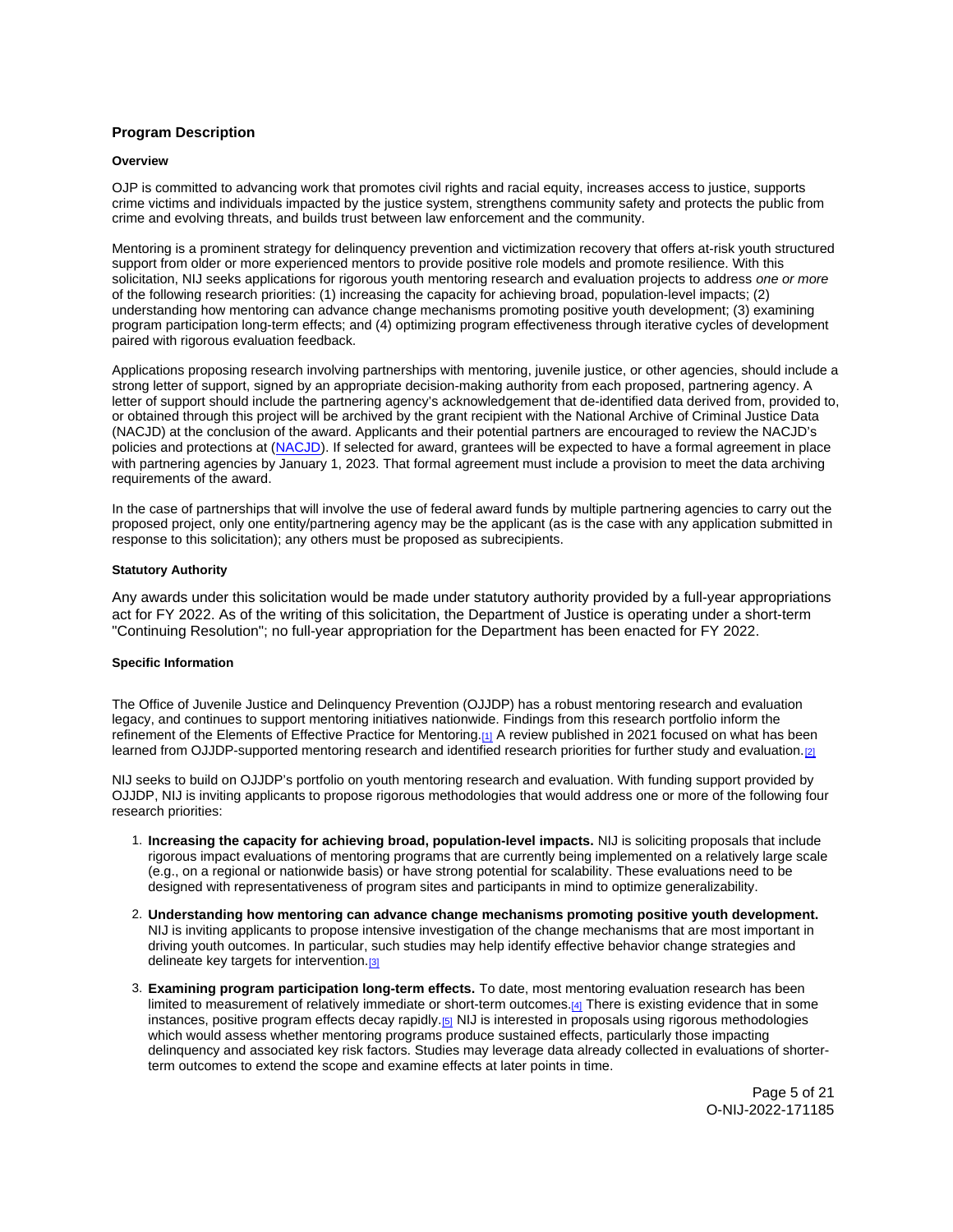<span id="page-6-0"></span>4. **Optimizing program effectiveness through iterative cycles of development paired with rigorous evaluation feedback.** NIJ is interested in receiving proposals to evaluate iterative cycles of development and mentoring program refinement. As an example, the National Quality Mentoring System (NQMS) creates recognized standards and procedures for the operation of high-quality mentoring programs based on evidence and a process for continuous improvement within a program.[\[6\]](#_edn1) It is important to consider which types of mentoring approaches are best suited for different purposes and targeted youth populations.

Applications proposing to conduct research and/or evaluation on a specific mentoring program or programs should describe the mentoring initiative(s), including the following information, as applicable:

- Letter(s) of support
- Primary target population for mentee recruitment
- Estimated sample size of mentors, mentees, and mentor-mentee matches
- Geographical location(s)
- Place of mentoring program delivery (e.g., community-based, site-based, school-based)
- Program structure (i.e., how the match is made, mentor training, dosage, and delivery)
- Logic model
- Program focus (e.g., sports, arts, community service, academics, gang prevention)
- Additional services provided to mentees and their families
- Committed partners (e.g., substance use treatment providers, juvenile justice agencies, schools)

## **Evaluation Research**

If an application includes an evaluation research component (or consists entirely of evaluation research), the application is expected to propose the most rigorous evaluation design appropriate for the research questions to be addressed. If the primary purpose of the evaluation is to determine the effectiveness or impact of an intervention (e.g., program, practice, or policy), the most rigorous evaluation designs may include random selection and assignment of participants (or other appropriate units of analysis) to experimental and control conditions. In cases where randomization is not feasible, applicants should propose a strong quasi-experimental design that can address the risk of selection bias.

Applications that include evaluation research should consider the feasibility of including cost/benefit analysis. In cases where evaluations find that interventions have produced the intended benefit, cost/benefit analysis provides valuable and practical information for practitioners and policymakers that aids decision making.

Evaluation research projects may also address a wide range of research questions beyond those focused on the effectiveness or impact of an intervention. Different research designs may be more appropriate for different research questions and at different stages of program development. The intervention strategies, setting, other contextual factors, and resources should be taken into account when selecting an evaluation design. In all cases, applications are expected to propose the most rigorous evaluation design appropriate for the research questions to be addressed.

Applicants are encouraged to review evidence rating criteria at [https://www.crimesolutions.gov/about\\_starttofinish.aspx](https://www.crimesolutions.gov/about_starttofinish.aspx) for further information on high-quality evaluation design elements.

## **New Investigator/Early Career Opportunity**

NIJ is interested in supporting researchers who are early in their careers and new to NIJ's research grant portfolios, specifically non-tenured assistant professors, or equivalent full-time staff scientist positions in a research institution, who propose research on topics relevant to NIJ's Office of Research, Evaluation, and Technology (ORET). To that end, NIJ may, in appropriate circumstances, give special consideration in award decisions to applications proposing such researchers as principal investigators (PIs). To qualify, the proposed PI must at the time of application submission:

- Hold a non-tenured assistant professor appointment at an accredited institution of higher education in the United States or an equivalent full-time staff scientist position at a research institution in the United States.
- Have completed a terminal degree or post-graduate clinical training within the six (6) years prior to September 30, 2022.
- Have never previously received NIJ funding as a PI on a research project with the exception of Graduate Research Fellows or Data Resources Program grantees.

If seeking to be considered for the New Investigator/Early Career Opportunity, the applicant should identify that they are submitting a New Investigator/Early Career proposal on the title page of the application.

## **Goals, Objectives, Deliverables, and Timeline**

**Goals** 

Page 6 of 21 O-NIJ-2022-171185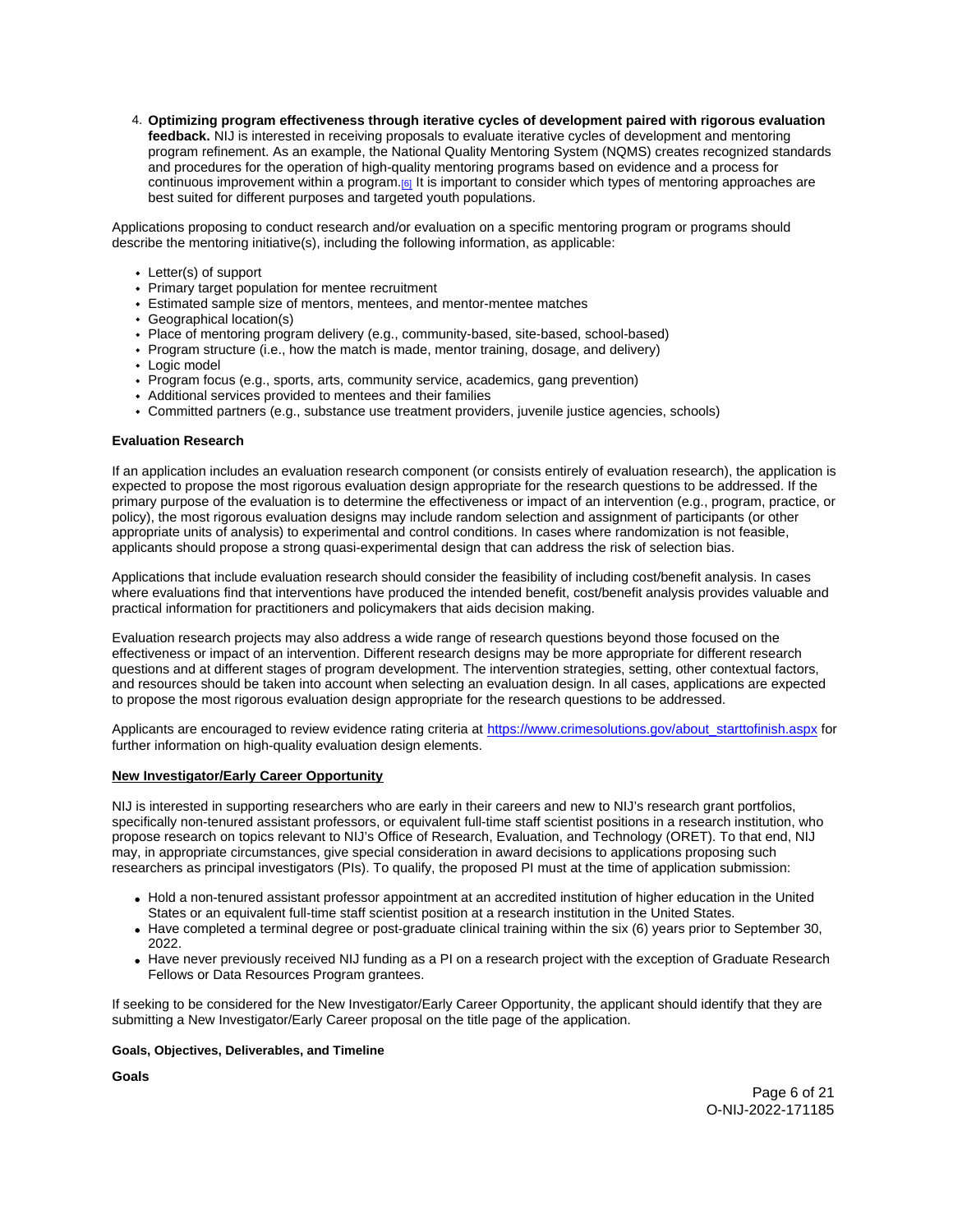<span id="page-7-0"></span>The ultimate goal of this solicitation is to advance basic and evaluation research on mentoring programs to support continuous development and refinement of evidence-based strategies and practices for delinquency prevention and victimization recovery.

#### **Objectives**

This solicitation has four primary objectives:

- 1. Increasing the capacity for mentoring programs to achieve broad, population-level impacts.
- 2. Understanding how mentoring can advance change mechanisms promoting positive youth development.
- 3. Examining the long-term effects of mentoring program participation.
- 4. Optimizing mentoring program effectiveness through iterative cycles of development paired with rigorous evaluation feedback.

## **Deliverables**

Final Research Report. Any recipient of an award under this solicitation will be expected to submit a final research report. Additional information on the final research report requirement for the solicitation is posted on NIJ's [webpage.](https://nij.ojp.gov/funding/research-development-and-evaluation-grant-award-requirements#xp5fv) Applicants should plan to deliver a draft final research report 90 days prior to the conclusion of the award.

Required Data Sets and Associated Files and Documentation. Any recipient of an award under this solicitation will be expected to submit to the National Archive of Criminal Justice Data (NACJD) all data sets that result in whole or in part from the work funded by the award, along with associated files and any documentation necessary for future efforts by others to reproduce the project's findings and/or to extend the scientific value of the data set through secondary analysis.

In addition to these deliverables (and the required reports and data on performance measures), NIJ expects scholarly products to result from each award under this solicitation, taking the form of one or more published, peer-reviewed, scientific journal articles, and/or (if appropriate) law review journal articles, book chapter(s) or book(s) in the academic press, technological prototypes, patented inventions, or similar scientific products. NIJ expects that there will be an equal effort to make the research findings accessible to practitioner and policymaker audiences.

The Goals, Objectives, and Deliverables are directly related to the performance measures that show the completed work's results, as discussed in the "Application and Submission Information" section.

#### **Priority Areas**

The Department of Justice is committed to advancing work that promotes civil rights and racial equity, increases access to justice, supports crime victims and individuals impacted by the justice system, strengthens community safety and protects the public from crime and evolving threats, and builds trust between law enforcement and the community.

1. Priority Considerations Supporting Executive Order 13985, Advancing Racial Equity and Support for Underserved Communities Through the Federal Government

Consistent with this Executive Order, the term "underserved community" refers to a population sharing a particular characteristic, as well as a geographic community, that has been systematically denied a full opportunity to participate in aspects of economic, social, and civic life or whose members have been historically underserved, marginalized, and adversely affected by inequality. Such communities include, among others, Black people, Hispanics and Latino/a/e people, Native American and other Indigenous peoples of North America (including Alaska Natives, Eskimos, and Aleuts), Asian Americans, Native Hawaiians, and Pacific Islanders.

In support of Executive Order 13985, OJP will:

A. Give priority consideration to applications that propose research project(s) that will address issues related to racial equity and the removal of barriers to access and opportunity for communities that have been historically underserved, marginalized, and adversely affected by inequality, when making award decisions.

To receive this consideration, the applicant must describe how the proposed project(s) will address potential inequities and barriers to equal opportunity, and/or contribute to greater access to services for underserved and historically marginalized populations.

B. Give priority consideration to applicants that can demonstrate that their capabilities and competencies for implementing their proposed project(s) are enhanced because the applicant (or at least one proposed subrecipient that will receive at least 30% of the requested award funding, as demonstrated in the Budget Worksheet and Budget Narrative) identifies as a culturally specific organization. To receive this additional priority consideration, applicants must describe how being a culturally specific organization (or funding the culturally specific subrecipient organization

Page 7 of 21 O-NIJ-2022-171185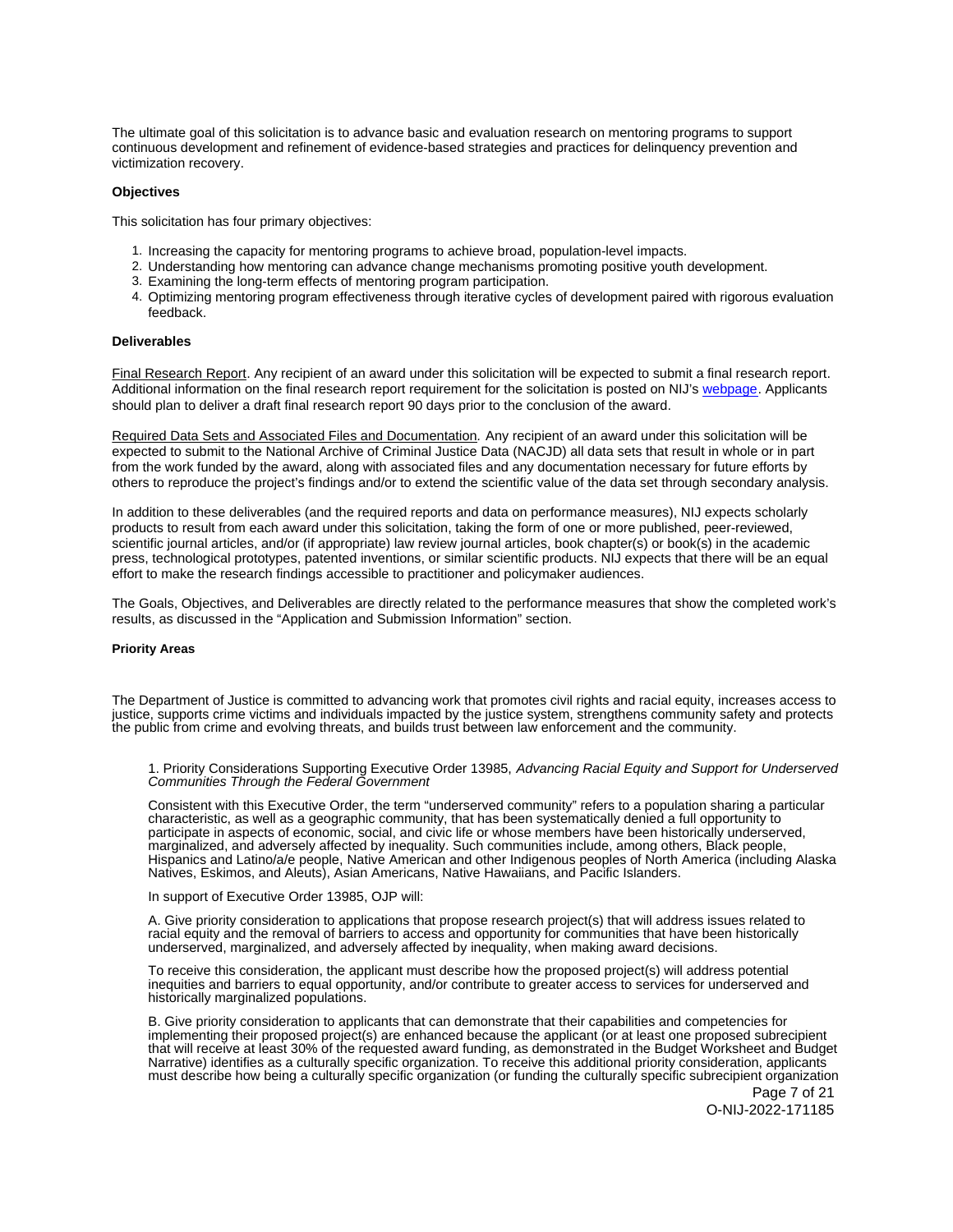<span id="page-8-0"></span>(s)) will enhance their ability to implement the proposed project(s) and should also specify which culturally specific populations are intended or expected to be served or to have their needs addressed under the proposed project(s).

Culturally specific organizations are defined for purposes of this solicitation as private nonprofit or tribal organizations whose primary purpose as a whole is to provide culturally specific services to, among others, Black people, Hispanics and Latino/a/e people, Native American and other Indigenous peoples of North America (including Alaska Natives, Eskimos, and Aleuts), Asian Americans, Native Hawaiians, and/or Pacific Islanders.

Note: Addressing these priority areas is one of many factors that OJP considers in making funding decisions. Receiving priority consideration for one or more priority areas is not a guarantee of an award.

#### **Federal Award Information**

#### **Solicitation Categories**

This solicitation does not include Solicitation Categories.

## **Awards, Amounts and Durations**

1/1/23 12:00 AM 60

**Period of Performance Start Date Mate Review Period of Performance Duration (Months)** 

**Anticipated Total Amount to be Awarded Under Solicitation**  \$2,000,000.00

## **Additional Information**

Please see Anticipated Number of Awards, Maximum Dollar Amount for each Award, and Period of Performance Duration sections below.

## **Continuation Funding Intent**

NIJ may, in certain cases, provide additional funding in future years to awards made under this solicitation through continuation awards. NIJ will consider, among other factors, NIJ's strategic priorities, a recipient's overall management of the award, and the award-funded work's progress, when making continuation award decisions.

## **Availability of Funds**

This solicitation, and awards (if any are made) under this solicitation, are subject to the availability of appropriated funds and to any modifications or additional requirements that may be imposed by the agency or by law. In addition, nothing in this solicitation is intended to, and does not, create any right or benefit, substantive or procedural, enforceable at law or in equity by any party against the United States, its departments, agencies, or entities, its officers, employees, or agents, or any other person.

## **Types of Awards**

NIJ expects to make awards under this solicitation as grants. See the "Administrative, National Policy, and Other Legal Requirements" section of the [OJP Grant Application Resource Guide](https://www.ojp.gov/funding/apply/ojp-grant-application-resource-guide#administrative) for a brief discussion of important statutes, regulations, and award conditions that apply to many (or in some cases, all) OJP grants).

#### **Financial Management and System of Internal Controls**

Award recipients and subrecipients (including recipients or subrecipients that are pass-through entities) must, as described in the Part 200 Uniform Requirements as set out at 2 C.F.R. 200.303, comply with standards for financial and program management. See the [OJP Grant Application Resource Guide](https://www.ojp.gov/funding/apply/ojp-grant-application-resource-guide#fm-internal-controls) for additional information.

## **Budget Information**

If the applicant is proposing a project that reasonably could be conducted in discrete phases, with each phase resulting in completion of one or more significant, defined milestones, then NIJ strongly recommends that the applicant structure the application — specifically including the narrative, expected scholarly products, timelines/milestones, and budget worksheet and budget narrative — to clearly define each phase. (This is particularly the case if the applicant proposes a project that will exceed — in cost or the length of the period of performance — the amount or length of time anticipated for an individual award (or awards) under this solicitation.) Given limitations on the availability to NIJ of funds for awards for

Page 8 of 21 O-NIJ-2022-171185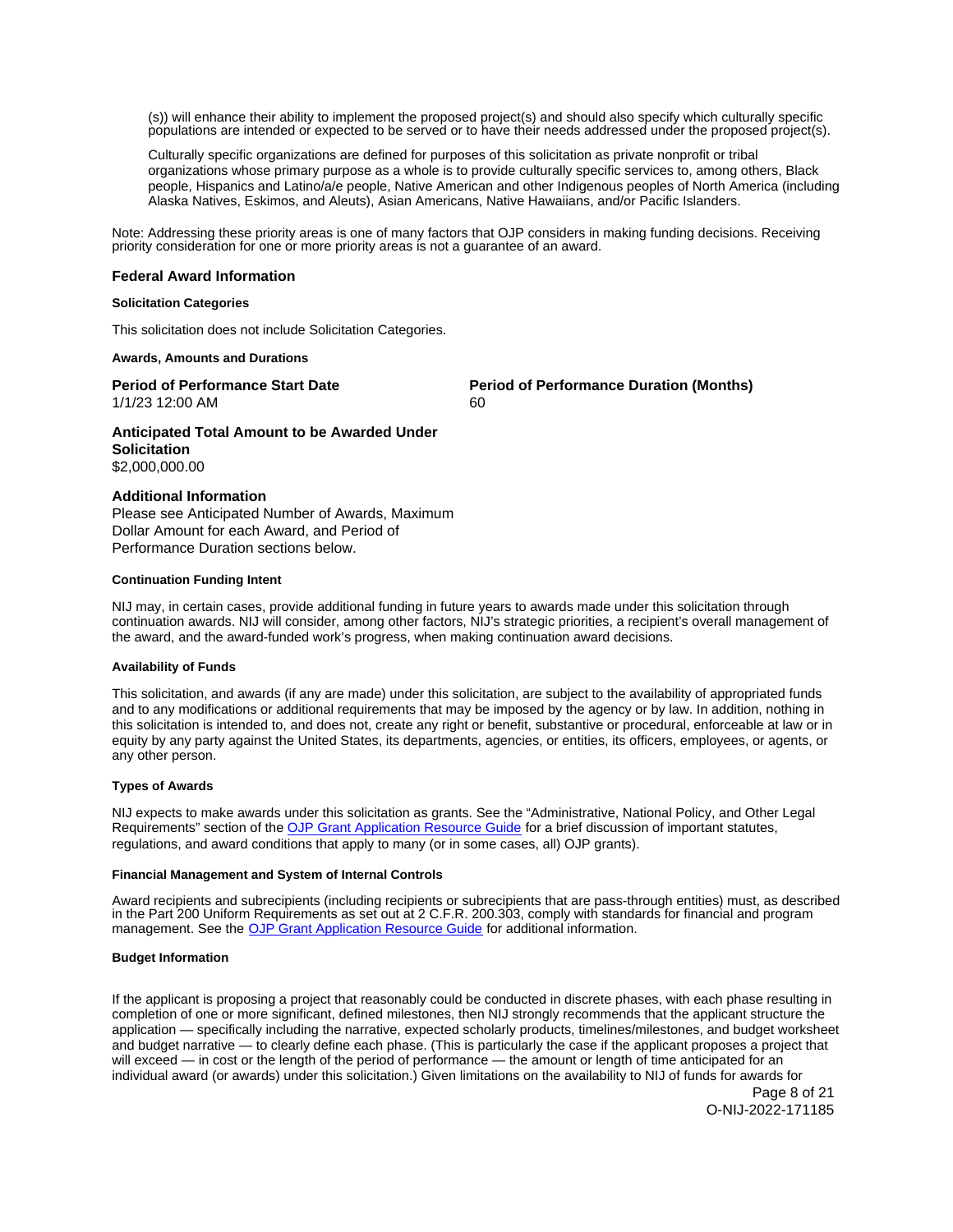<span id="page-9-0"></span>research, development, and evaluation, this information will assist NIJ in considering whether partial funding of applications would be productive. (If, in FY 2022, NIJ elects to fund only certain phases of a proposed project, the expected scholarly products from the partial-funding award may, in some cases, vary from those described above.)

NIJ may elect to fund applications submitted under this FY 2022 solicitation in future fiscal years, dependent on, among other considerations, the merit of the applications and on the availability of appropriations.

All budgeted funds under this solicitation must be for the direct support of research/evaluation related expenses.

What will not be funded:

- Proposals that include support for the implementation or delivery of direct mentoring services.
- Applications primarily to purchase equipment, materials, or supplies. (A budget may include these items if they are
- necessary to conduct research, development, demonstration, evaluation, or analysis.)
- Applications that are not responsive to the purposes of this specific solicitation.

## **Cost Sharing or Matching Requirement**

See "Cofunding" paragraph under "Budget and Associated Documentation" in the "Application and Submission Information" section.

## **Pre-agreement Costs (also known as Pre-award Costs)**

See the [OJP Grant Application Resource Guide](https://www.ojp.gov/funding/apply/ojp-grant-application-resource-guide#pre-agreement-costs) for information on Pre-agreement Costs (also known as Pre-award Costs).

#### **Limitation on Use of Award Funds for Employee Compensation: Waiver**

See the [OJP Grant Application Resource Guide](https://www.ojp.gov/funding/apply/ojp-grant-application-resource-guide#limitation-use-award) for information on the Limitation on Use of Award Funds for Employee Compensation; Waiver.

## **Prior Approval, Planning, and Reporting of Conference/Meeting/Training Costs**

See the [OJP Grant Application Resource Guide](https://www.ojp.gov/funding/apply/ojp-grant-application-resource-guide#prior-approval) for information on Prior Approval, Planning, and Reporting of Conference/Meeting/Training Costs.

#### **Costs Associated with Language Assistance (if applicable)**

See the [OJP Grant Application Resource Guide](https://www.ojp.gov/funding/apply/ojp-grant-application-resource-guide#costs-associated) for information on Costs Associated with Language Assistance.

#### **Anticipated Number of Awards**

To be determined by the number of applications received and their merit.

#### **Maximum Dollar Amount for each Award**

To be determined by the requirements of the research proposed in grants selected for award. Applicants are encouraged to propose budgets that match the research activities proposed, up to the full dollar amount anticipated to be awarded under this solicitation.

#### **Period of Performance Duration**

To be determined by the period of performance of awarded applications. Successful applicants will be expected to complete the work proposed within a five-year period of performance.

## **Eligibility Information**

For eligibility information, see the solicitation cover page.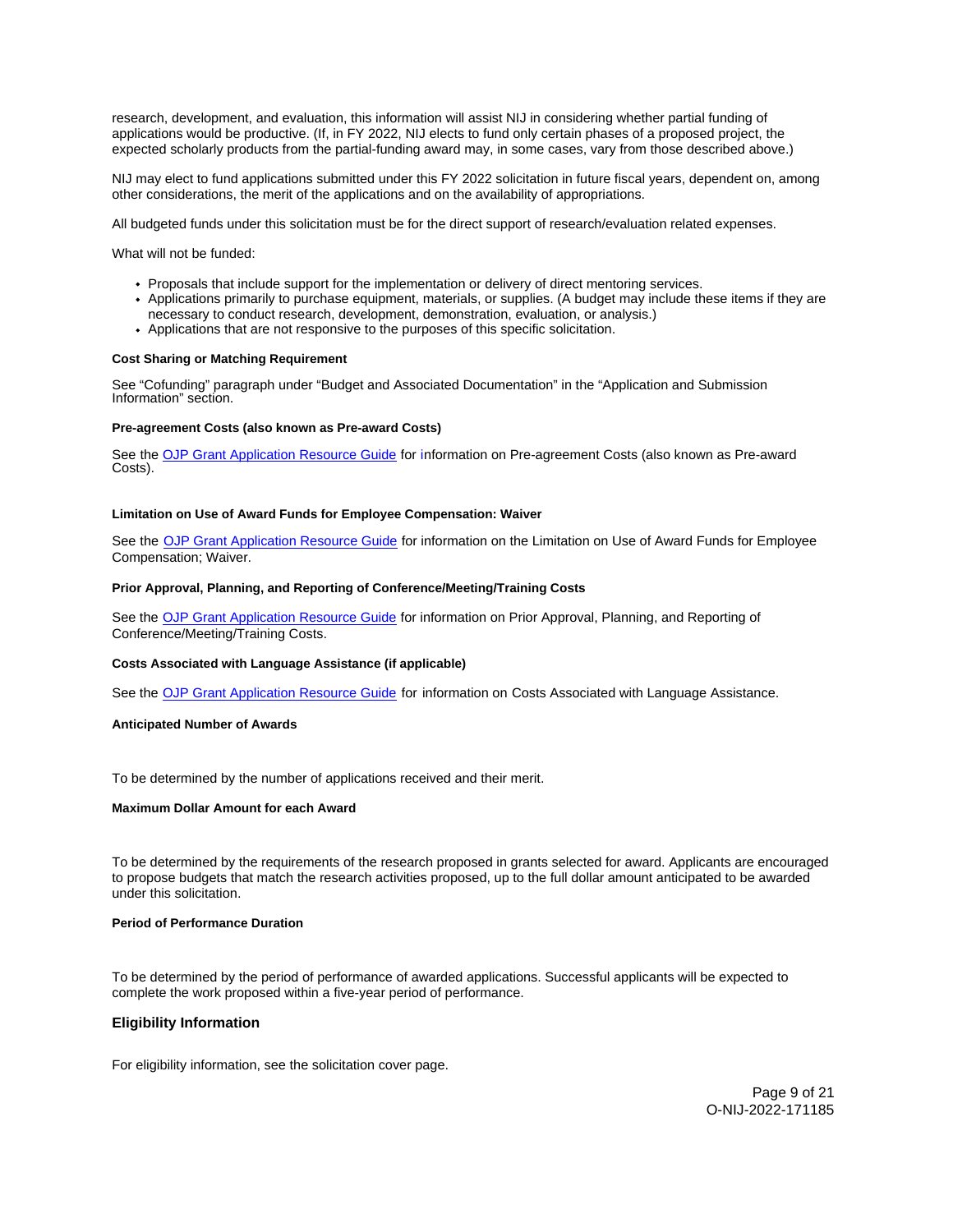<span id="page-10-0"></span>For information on cost sharing or match requirements, see the "Federal Award Information" section.

## **Application and Submission Information**

#### **Content of Application Submission**

The following application elements **must** be included in the application to meet the basic minimum requirements to advance to peer review and receive consideration for funding:

- Proposal Narrative.
- Budget Worksheet and Budget Narrative. (Web-based Form) (The web-based form includes the budget details and the budget narrative.)
- Curriculum Vitae/Resumes for Key Personnel. (For purposes of this solicitation, "key personnel" means the principal investigator, and any and all co-principal investigators.)

See the "Application Elements and Formatting Instructions" section of the [OJP Grant Application Resource Guide](https://www.ojp.gov/funding/apply/ojp-grant-application-resource-guide#application-elements) for information on what happens to an application that does not contain all the specified elements or is nonresponsive to the scope of the solicitation.

#### **Information to Complete the Application for Federal Assistance (SF-424)**

The SF-424 must be submitted in [Grants.gov](https://Grants.gov). The SF-424 is a required standard form used as a cover sheet for submission of pre-applications, applications, and related information. See the [OJP Grant Application Resource Guide](https://www.ojp.gov/funding/apply/ojp-grant-application-resource-guide#complete-application) for additional information on completing the SF-424.

In Section 8.F. of the SF-424, please include the name and contact information of the individual **who will complete the application in JustGrants**. JustGrants will use this information (email address) to assign the application to this user in JustGrants.

**Intergovernmental Review:** This solicitation ("funding opportunity") **is not** subject to [Executive Order 12372.](https://www.archives.gov/federal-register/codification/executive-order/12372.html) (In completing the SF-424, an applicant is to answer question 19 by selecting the response that the "Program is not covered by E.O. 12372."

#### **Standard Applicant Information (JustGrants 424 and General Agency Information)**

The Standard Applicant Information section of the JustGrants application is pre-populated with the SF-424 data submitted in [Grants.gov](https://Grants.gov). The applicant will need to review the Standard Applicant Information in JustGrants and make edits as needed. Within this section, the applicant will need to: add zip codes for areas affected by the project; confirm its Authorized Representative; and verify and confirm the organization's unique entity identifier, legal name, and address.

#### **Proposal Abstract**

A proposal abstract (no more than 400 words) summarizing the proposed project, including the purpose of the project, primary activities, expected outcomes, the service area, intended beneficiaries and subrecipients (if known), will be completed in the JustGrants web-based form. This abstract should be written in the third person and will be made publicly available on the OJP website if the project is awarded.

#### **Proposal Narrative**

The proposal narrative should be submitted as an attachment in JustGrants. The attached document should be doublespaced, using a standard 12-point font; have no less than 1-inch margins; and should not exceed 30 pages. Pages should be numbered and submitted as an attachment. If the proposal narrative fails to comply with these length restrictions, NIJ may consider such noncompliance in peer review and in final award decision.

The following sections must be included as part of the proposal narrative:

a. Title Page (not counted against the proposal narrative page limit)

The title page should include:

- Project title.
- Submission date.
- Funding opportunity number.
- Principal Investigator (and any co-principal investigators).
- Unique author identifier (e.g., ORCID, ResearcherID, Scopus Author ID), if available.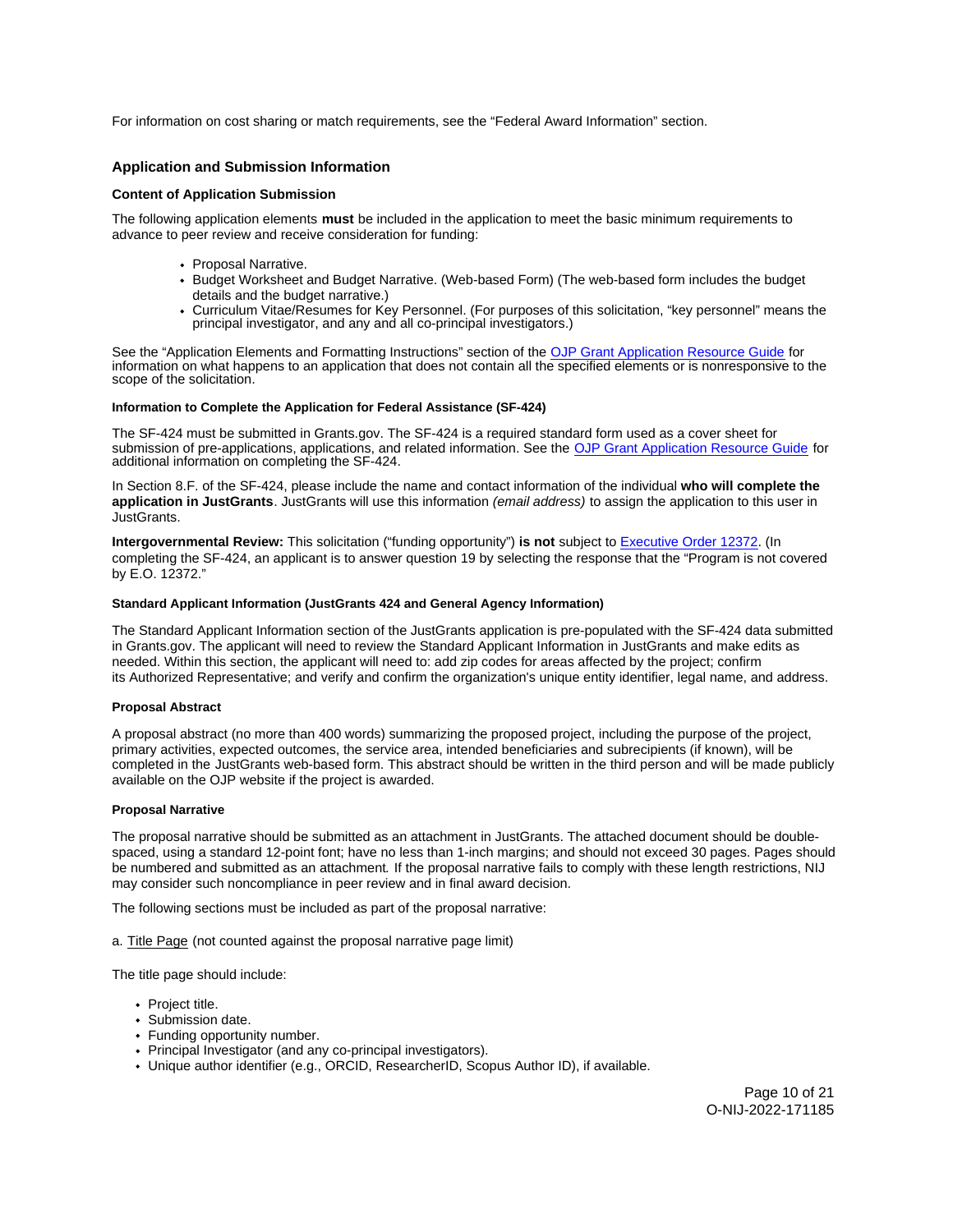- Requests for consideration under "new investigator" and "Priority 1(A)" and/or "Priority 1(B)".
- Key words, including science focus areas.
- Contact information (that is, name, address, telephone number, and e-mail address) for both the applicant and the principal investigator.
- b. Resubmit Response (if applicable) (not counted against the proposal narrative page limit.)

If an applicant is resubmitting an application presented previously to NIJ, but not funded, the applicant should indicate this. A statement should be provided, no more than two pages, addressing: (1) the title, submission date, and NIJ-assigned application number of the previous application, and (2) a brief summary of revisions to the application, including responses to previous feedback received from NIJ.

c. Table of Contents and Figures (not counted against the proposal narrative page limit)

## d. Main Body

1. Statement of the Problem.

The statement of the problem should address the need for research in this area. Applicants should discuss current gaps in data, research, and knowledge, including those for particular justice sectors, for certain populations, and to answer questions relevant to current policy and practice needs and public interests. It is not uncommon for multiple problems to exist simultaneously (for example, there may be a criminal justice problem affecting public safety, a current technical challenge/need identified by forensic practitioners, as well as a scientific/technology gap between the current state of the art and a desired solution) and applicants should discuss each of these clearly and justify the importance of the separate issues. As part of this discussion, applicants should present a review of previous literature and discuss previous research related to these problems.

#### 2. Project Design and Implementation.

Applicants should provide a detailed description of the strategies to implement this research project and address the research questions. Design elements should follow directly from the research project's goals and objectives and address the program-specific information noted in the solicitation. Applicants should describe the research methodology and analysis plan in detail and demonstrate the validity and usefulness of the data they will collect. Applicants should consider the rigor and soundness of the methodology and analytical and technical approaches for the proposed research and address the feasibility of the proposed project and potential challenges or problems in carrying out the activities.

If the applicant is seeking priority consideration for Priority 1(A), it should address in this section how the proposed project(s) will address issues related to racial equity and/or the removal of barriers to access and opportunity, and/or contribute to greater access to services, for communities that have been historically underserved, marginalized, and adversely affected by inequality.

## 3. Potential Impact.

Applicants should describe the potential impact of the research and how it may inform or improve criminal or juvenile justice-related policy, practice, or theory in the United States. The applicant should include a discussion of the proposed dissemination plan to produce scholarly products and to make information available to broader interested audiences, such as criminal justice practitioners or policymakers.

#### 4. Capabilities and Competencies.

This section should describe the experience and capability of the applicant organization, key staff, and any proposed subgrantees (including consultants) that the applicant will use to implement and manage this effort and the federal funds under this award, highlighting any previous experience implementing projects of similar scope, design, and magnitude. Applicants should address:

- Experience and capacity to work with the proposed data sources in the conduct of similar research efforts.
- Experience and capacity to design and implement rigorous research and data analysis projects.
- Experience producing and disseminating meaningful deliverables.

Applicants should also outline the management plan and organization that connects to the goals and objectives of the project.

> Page 11 of 21 O-NIJ-2022-171185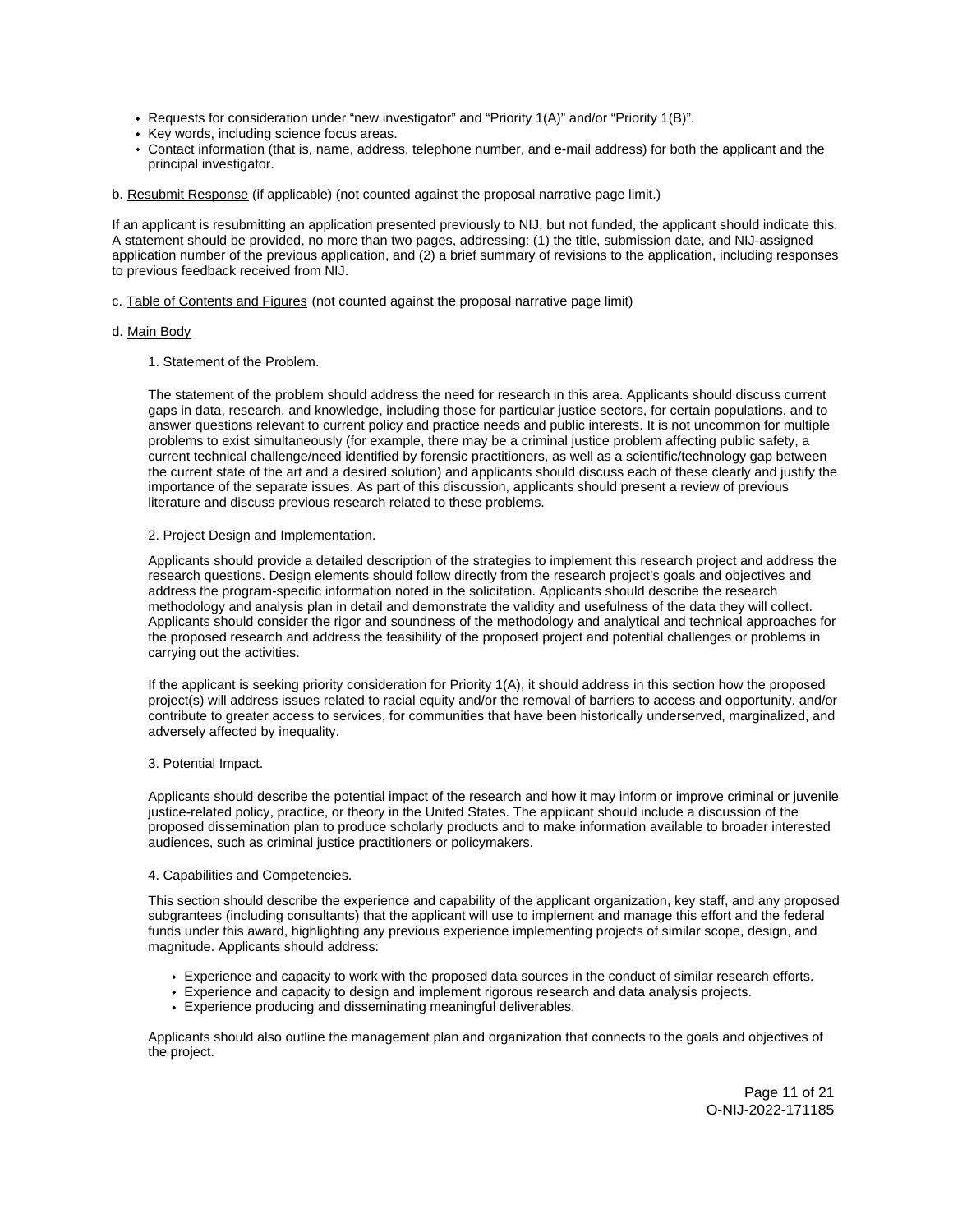<span id="page-12-0"></span>If the applicant is seeking priority consideration under Priority 1(B), it should describe within this section how being a culturally specific organization (or funding a culturally specific subrecipient organization at a minimum of 30% of the project budget) will enhance its ability to implement the proposed project(s) and should also specify which culturally specific populations are intended or expected to be the subject and/or beneficiary of the research conducted under the proposed project(s).

5. Appendices (not counted against the proposal narrative page limit) include:

- The project management plan.
- If the application (including the budget) identifies any proposed non-competitive agreements that are or may be considered procurement "contracts" (rather than subawards), for purposes of federal grants administrative requirements, the applicant also must list the entities with which the applicant proposes to contract.
- List of other agencies, organizations, or funding sources to which this application has been submitted (if applicable).

6. Plan for Collecting the Data Required for this Solicitation's Performance Measures

Note: Applicants are **not** required to submit performance data with the application. Rather, performance measure information is included as an alert that successful applicants will be required to submit performance data as part of each award's reporting requirements.

OJP will require each successful applicant to submit regular performance data that demonstrate the results of the work carried out under the award. The performance data directly relate to the goals, objectives, and deliverables identified in the "Goals, Objectives, and Deliverables" discussion.

A list of performance measure questions for this program can be found on page 18.

Applicants can visit OJP's performance measurement page at [www.ojp.gov/performance](https://www.ojp.gov/performance) for an overview of performance measurement activities at OJP.

NIJ will require award recipients to submit performance measure data in quarterly financial reports, semi-annual performance reports (using the Research Performance Progress Report template/format), and the Final Research Report in JustGrants. NIJ will provide further guidance on the post-award submission process will be provided, if selected for award.

#### **Goals, Objectives, Deliverables, and Timeline**

Applicants will submit the project's goals, objectives, deliverables, and timelines in the JustGrants web-based form. See the [OJP Grant Application Resource Guide](https://www.ojp.gov/funding/apply/ojp-grant-application-resource-guide) for additional information.

#### **Budget and Associated Documentation**

## **Budget Worksheet and Budget Narrative (Web-based Form)**

The applicant will complete the JustGrants web-based budget form. See the [OJP Grant Application Resource Guide](https://www.ojp.gov/funding/apply/ojp-grant-application-resource-guide#budget-prep) for additional information.

If the applicant is seeking priority consideration under Priority 1(B) based on the identification of at least one proposed subrecipient as a culturally specific organization, the proposed funding for the subrecipient in the web-based budget form **must be a minimum of 30% of award funding.** 

The budget narrative must also describe how the activities that will be funded with the (minimum) 30% of award funding provided to the subrecipient **specifically relate to the priority consideration requested under Priority 1(B)** and described in the Capabilities and Competencies section of the application.

The following paragraph (on "Cofunding") expressly modifies the "Cost Sharing or Matching Requirement" provisions in the OJP Grant Application Resource Guide. The applicant is to follow the guidance in the following paragraph instead of the guidance stated under the "Cost Sharing or Matching Requirement" heading in the OJP Grant Application Resource Guide.

**Cofunding:** An award made by NIJ under this solicitation may account for up to 100 percent of the total cost of the project. The application should indicate whether it is feasible for the applicant to contribute cash, facilities, or services as non-federal support for the project. The application should identify generally any such contributions that the applicant expects to make and the proposed budget should indicate in detail which items, if any, will be supported with non-federal contributions.

> Page 12 of 21 O-NIJ-2022-171185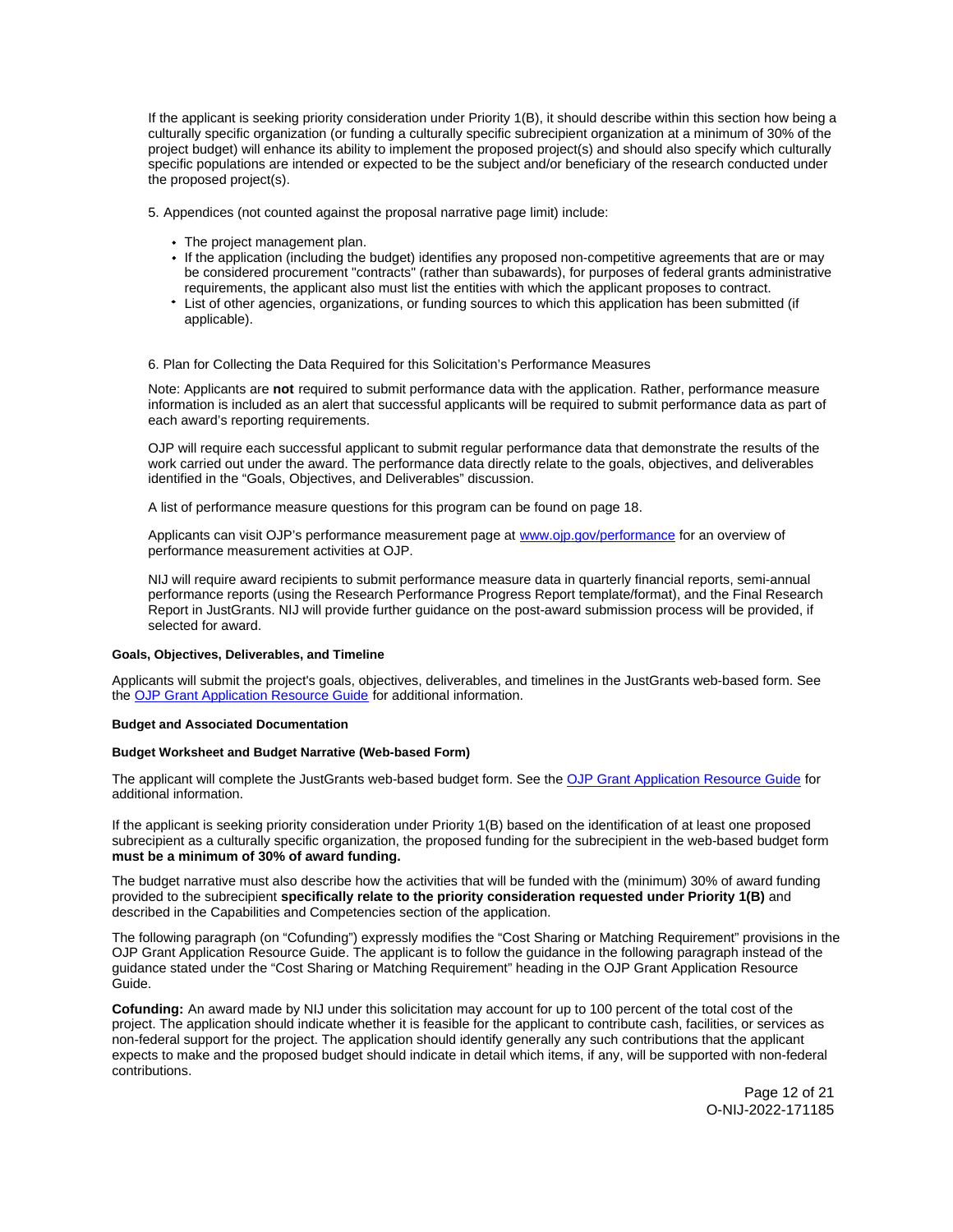<span id="page-13-0"></span>For additional match information, see the "Cost Sharing or Match Requirement" section under Federal Award Information.

If a successful application proposes a voluntary match amount, and OJP approves the budget, the total match amount incorporated into the approved budget becomes mandatory and subject to audit.

#### **Indirect Cost Rate Agreement (if applicable)**

The applicant will submit its indirect cost rate agreement by uploading it as an attachment in JustGrants. See the OJP [Grant Application Resource Guide](https://www.ojp.gov/funding/apply/ojp-grant-application-resource-guide#indirect-cost) for additional information.

#### **Financial Management Questionnaire (including applicant disclosure of high-risk status)**

The applicant will download the questionnaire, complete it, and submit it by uploading it as an attachment in JustGrants. See the [OJP Grant Application Resource Guide](https://www.ojp.gov/funding/apply/ojp-grant-application-resource-guide#fm-internal-controls-questionnaire) for the link to the questionnaire and additional information.

#### **Disclosure of Process Related to Executive Compensation**

This solicitation expressly modifies the OJP Grant Application Resource Guide by not incorporating its "Disclosure of Process Related to Executive Compensation" provisions. Applicants to this solicitation are not required to provide this disclosure.

#### **Additional Application Components**

Applicants will attach the additional requested documentation in JustGrants.

#### **Curriculum Vitae or Resumes**

Curriculum vitae of key personnel. Curriculum vitae or resume of the principal investigator and any and all co-principal investigators. In addition, curriculum vitae, resume, or biographical sketches of all other individuals (regardless of "investigator" status) who will be significantly involved in substantive aspects of the proposed project (including, for example, individuals such as statisticians used to conduct proposed data analysis).

#### **Tribal Authorizing Resolution**

An application in response to this solicitation may require inclusion of information related to a tribal authorizing resolution as an attachment. If applicable, the applicant will submit the tribal authorizing documentation by uploading it as an attachment in JustGrants. See the [OJP Grant Application Resource Guide](https://www.ojp.gov/funding/apply/ojp-grant-application-resource-guide#tribal-authorizing-resolution) for information on tribal authorizing resolutions.

#### **Timeline Form**

Proposed project timeline and expected milestones.

#### **Letters of Support**

Letters of cooperation/support or administrative agreements from organizations collaborating in the project, such as law enforcement and correctional agencies (if applicable).

#### **Research and Evaluation Independence and Integrity Statement**

If an application proposes research (including research and development) and/or evaluation, the applicant must demonstrate research/evaluation independence and integrity, including appropriate safeguards, before it may receive award funds. The applicant will submit documentation of its research and evaluation independence and integrity by uploading it as an attachment in JustGrants. For additional information, see the [OJP Grant Application Resource Guide.](https://www.ojp.gov/funding/apply/ojp-grant-application-resource-guide#research-evaluation)

#### **Bibliography/reference**

Bibliography/references. Provide a bibliography of any references cited in the Proposal Narrative.

#### **Any tools/instruments, questionnaires, tables/chart/graphs, or maps**

Any tools/instruments, questionnaires, tables/charts/graphs, or maps pertaining to the proposed project that are supplemental to such items included in the main body of the narrative.

> Page 13 of 21 O-NIJ-2022-171185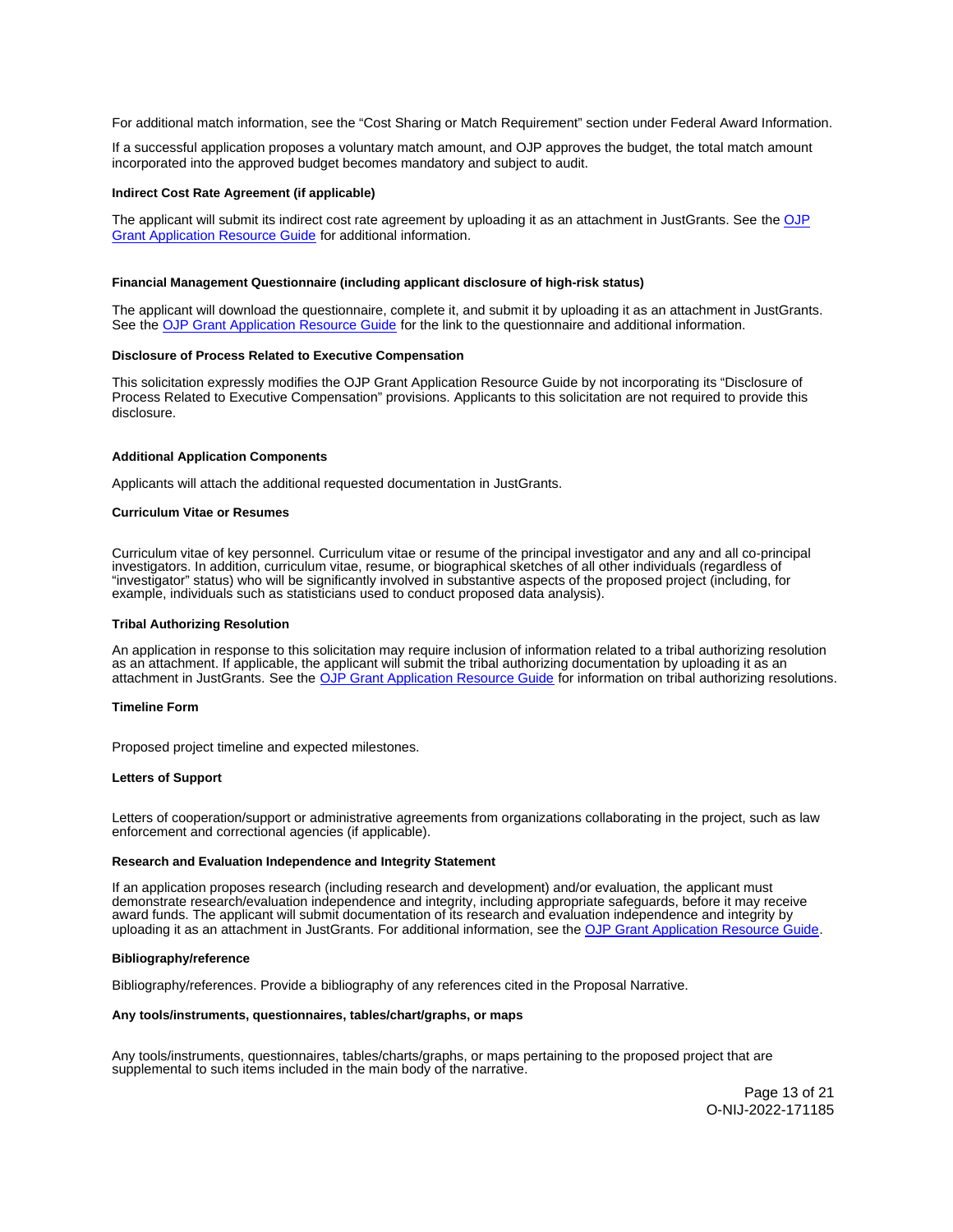#### <span id="page-14-0"></span>**List of Individuals in the Application**

To assist OJP in assessing actual or apparent conflicts of interest (including such conflicts on the part of prospective reviewers of the application), provide a complete list of the individuals named or otherwise identified anywhere in the application (including in the budget or in any other attachment) who will or may work (or advise or consult) on the proposed research, development, or evaluation project. Applicants should use the "Proposed Project Staff, Affiliation, and [Roles"](http://nij.ojp.gov/sites/g/files/xyckuh171/files/media/document/nij-project-staff-template.xlsx) form available on the NIJ webpage to prepare this list.

## **Human Subjects Protection**

Human Subjects Protection paperwork as a separate attachment (documentation and forms related to Institutional Review Board [IRB] review). See [https://nij.ojp.gov/funding/human-subjects-protection.](https://nij.ojp.gov/funding/human-subjects-protection) **Note**: Final IRB approval is not required at the time an application is submitted.

#### **Privacy Certificate**

Privacy Certificate as a separate file (for further guidance go to [https://nij.ojp.gov/funding/confidentiality-and-privacy](https://nij.ojp.gov/funding/confidentiality-and-privacy-protections)[protections](https://nij.ojp.gov/funding/confidentiality-and-privacy-protections) and [https://nij.ojp.gov/funding/model-privacy-certificate\)](https://nij.ojp.gov/funding/model-privacy-certificate).

#### **Request to Use Incentives or Stipends**

Applicants proposing to use incentives or stipends payments as part of their research project design, must submit an incentive or stipend approval request, as a separate document, according to the requirements set forth at [https://nij.ojp.gov/funding/participant-support-costs-and-incentives-social-science-research.](https://nij.ojp.gov/funding/participant-support-costs-and-incentives-social-science-research)

## **Documentation of "New Investigator/Early Career" Status, if applicable**

Documentation of "new investigator/early career" status, if applicable.

#### **Consortium/Contractual Arrangements**

Explain the programmatic, fiscal, and administrative arrangements to be made between the applicant organization and the consortium organization(s).

#### **Data Archiving Plan**

Applicants should anticipate that NIJ will require, through special award conditions, that data sets resulting in whole or in part from projects funded under this solicitation be submitted for archiving with the NACJD. See [https://nij.ojp.gov/funding/research-development-and-evaluation-grant-award-requirements#data.](https://nij.ojp.gov/funding/research-development-and-evaluation-grant-award-requirements#data)

Applications should include as a separate file- a brief plan — labeled "Data Archiving Plan" — to comply with data archiving requirements. The plan should provide brief details about proposed data management and archiving, including submission to NIJ (through NACJD) of **all files and documentation** necessary to allow for future efforts by others to reproduce the project's findings and/or to extend the scientific value of the data set through secondary analysis. Pertinent files and documentation include, among other things, qualitative and quantitative data produced, instrumentation and data collection forms, codebook(s), any specialized programming code necessary to reproduce all constructed measures and the original data analysis, description of necessary de-identification procedures, and (when required) a copy of the privacy certificate and informed consent protocols.

The plan should be one or two pages in length and include the level of effort associated with meeting archiving requirements.

Note that recipients are strongly encouraged to submit required data sets at least 90 days before the end of the period of performance.

> Page 14 of 21 O-NIJ-2022-171185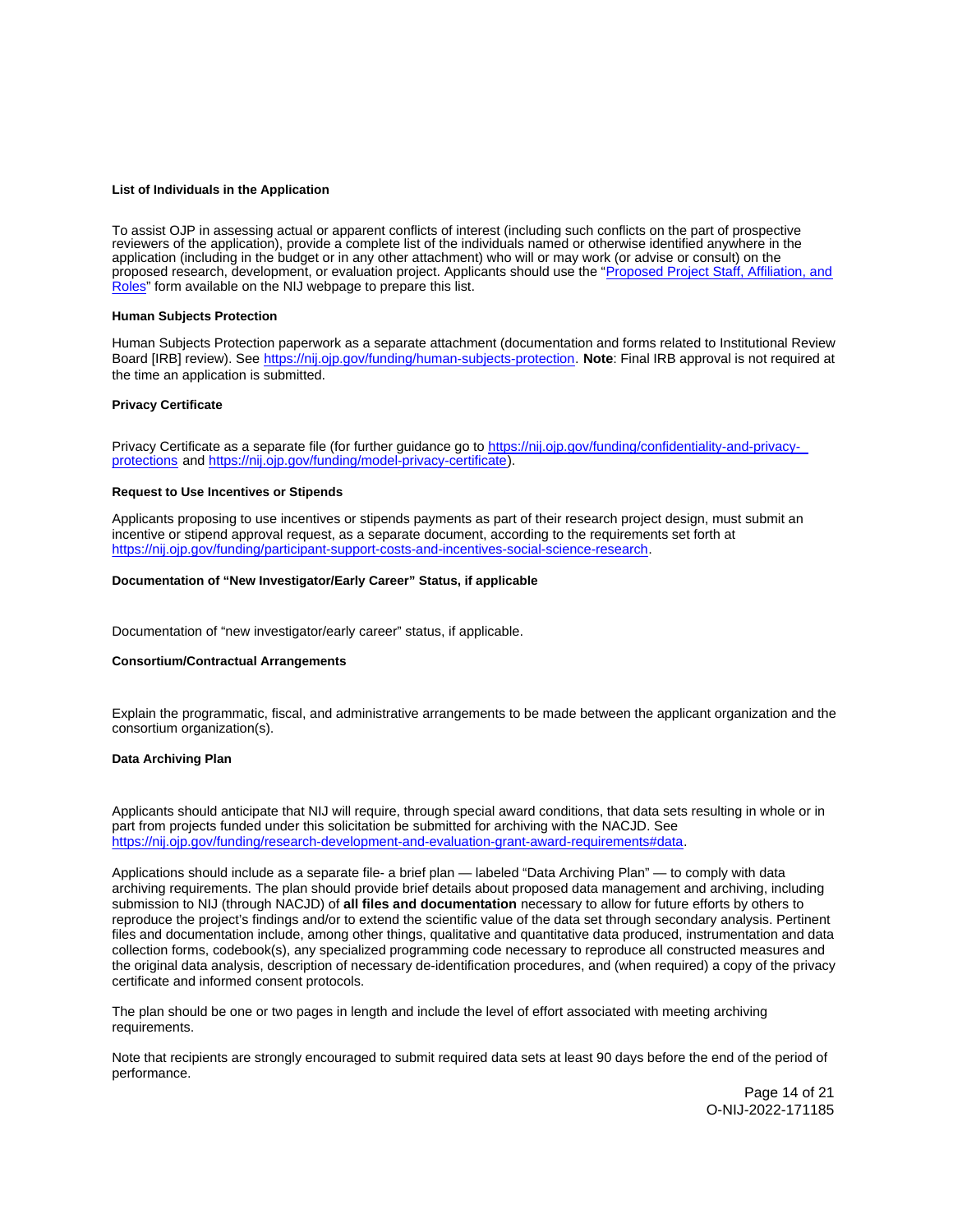#### <span id="page-15-0"></span>**Disclosures and Assurances**

The applicant will address the following disclosures and assurances.

#### **Disclosure of Lobbying Activities**

Complete and submit the SF-LLL in [Grants.gov](https://Grants.gov). See the [OJP Grant Application Resource Guide](https://www.ojp.gov/funding/apply/ojp-grant-application-resource-guide#disclosure-lobby) for additional information.

#### **DOJ Certified Standard Assurances**

Review and accept the DOJ Certified Standard Assurances in JustGrants. See the [OJP Grant Application Resource Guide](https://www.ojp.gov/funding/apply/ojp-grant-application-resource-guide#administrative)  .

#### **Applicant Disclosure of Duplication in Cost Items**

Complete the JustGrants web-based Applicant Disclosure of Duplication in Cost Items form. See the [OJP Grant](https://www.ojp.gov/funding/apply/ojp-grant-application-resource-guide#applicant-disclosure-pending-applications)  [Application Resource Guide](https://www.ojp.gov/funding/apply/ojp-grant-application-resource-guide#applicant-disclosure-pending-applications) for additional information.

## **DOJ Certifications Regarding Lobbying; Debarment, Suspension and Other Responsibility Matters; and Drug-Free Workplace Requirements**

Review and accept the DOJ Certifications Regarding Lobbying; Debarment, Suspension and Other Responsibility Matters; Drug-Free Workplace Requirements; and Law Enforcement and Community Policing in JustGrants. See the [OJP Grant](https://www.ojp.gov/funding/apply/ojp-grant-application-resource-guide#administrative) [Application Resource Guide.](https://www.ojp.gov/funding/apply/ojp-grant-application-resource-guide#administrative)

## **Applicant Disclosure and Justification – DOJ High Risk Grantees (if applicable)**

If applicable, submit the DOJ High Risk Disclosure and Justification as an attachment in JustGrants. A DOJ High Risk Grantee is an award recipient that has received a DOJ High Risk designation based on a documented history of unsatisfactory performance, financial instability, management system or other internal control deficiencies, or noncompliance with award terms and conditions on prior awards, or is otherwise not responsible. See the [OJP Grant](https://www.ojp.gov/funding/apply/ojp-grant-application-resource-guide#applicant-disclosure-justification)  [Application Resource Guide](https://www.ojp.gov/funding/apply/ojp-grant-application-resource-guide#applicant-disclosure-justification) for additional information.

#### **How to Apply**

.

Step 1: The applicant will submit the **SF-424** and **SF-LLL** in [Grants.gov](https://Grants.gov) at <https://www.grants.gov/web/grants/register.html>

Step 2: The applicant will then submit the **full application,** including attachments, in JustGrants in [JustGrants.usdoj.gov.](https://justicegrants.usdoj.gov/) 

For additional information, see the "How to Apply" section in the [OJP Grant Application Resource Guide](https://www.ojp.gov/funding/apply/ojp-grant-application-resource-guide#apply) and the DOJ [Application Submission Checklist.](https://justicegrants.usdoj.gov/sites/g/files/xyckuh296/files/media/document/appln-submission-checklist.pdf)

#### **Submission Dates and Time**

The **SF-424 and the SF-LLL** must be submitted in [Grants.gov](https://Grants.gov) by 11:59 p.m. eastern time on April 20, 2022.

The **full application** must be submitted in JustGrants by 8:59 p.m. eastern time on May 3, 2022.

OJP urges applicants to submit their [Grants.gov](https://Grants.gov) and JustGrants submissions prior to the due dates to allow sufficient time to correct errors and resubmit by the submission deadlines if a rejection notification is received. To be considered timely, the **full application** must be submitted in JustGrants by the JustGrants application deadline.

## **Experiencing Unforeseen Technical Issues**

An applicant that experiences unforeseen SAM.gov, [Grants.gov](https://Grants.gov), or JustGrants technical issues beyond its control that prevents application submission by the deadline, must demonstrate all efforts in requesting technical support in order to submit an application by the deadline. Technical support is available via phone and email to the applicable SAM.gov, [Grants.gov](https://Grants.gov), or JustGrants support centers or service desks in which an applicant received a ticket number for resolution. If an applicant misses a deadline due to unforeseen technical difficulties, the applicant may request a waiver to submit an application after the deadline. Note: If an applicant does not submit all the required [Grants.gov](https://Grants.gov) forms by the [Grants.gov](https://Grants.gov) deadline, the applicant will not be able to proceed to the JustGrants portion of the application process.

Applicants experiencing technical difficulties with the following systems must contact the associated support desk Page 15 of 21

O-NIJ-2022-171185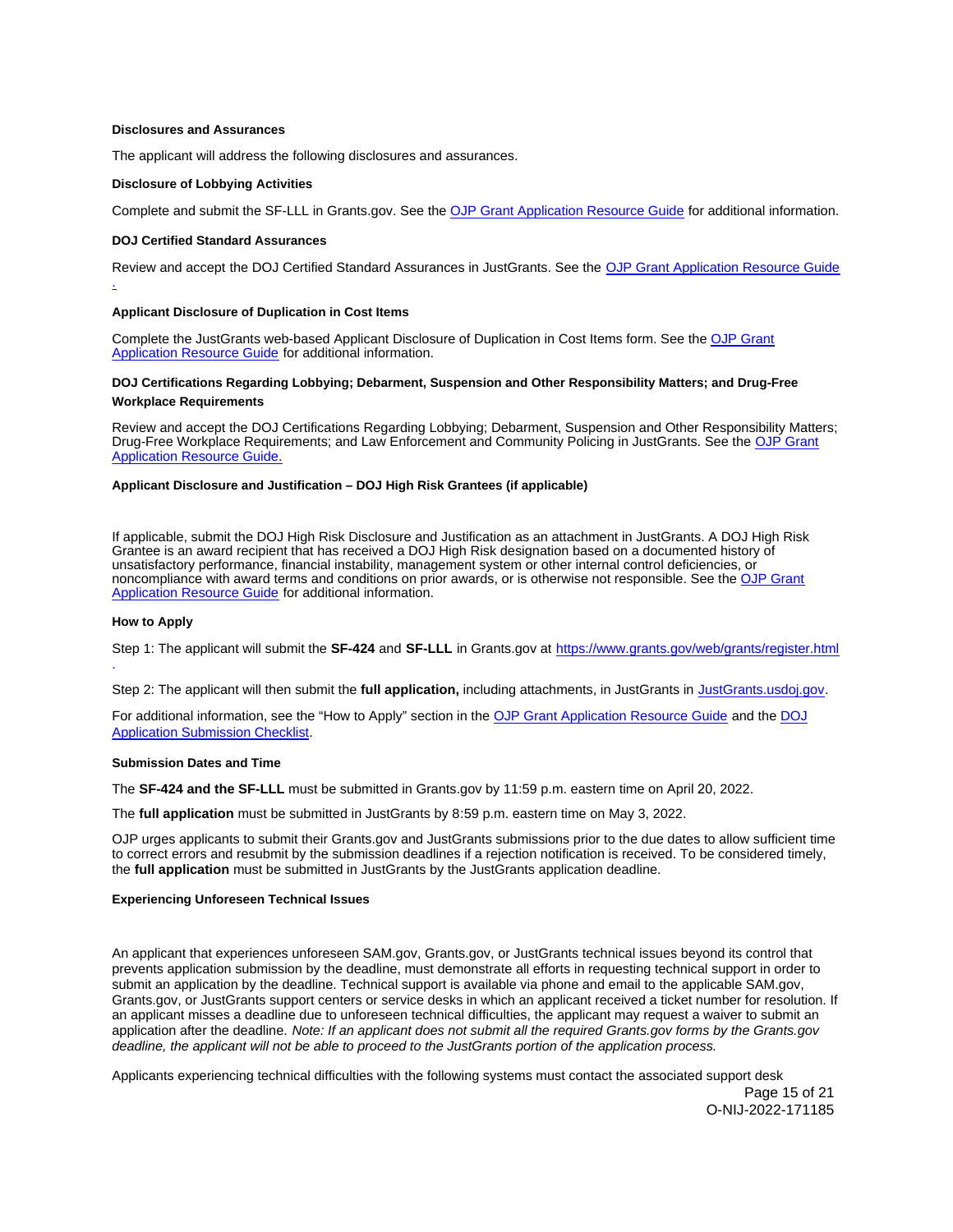<span id="page-16-0"></span>indicated below to report the technical issue and receive a tracking number:

- [Grants.gov](https://Grants.gov)  contact the [Grants.gov Customer Support Hotline](https://www.grants.gov/web/grants/support.html)
- SAM.gov contact the [SAM Help Desk \(Federal Service Desk\)](https://www.fsd.gov/gsafsd_sp)
- JustGrants contact the JustGrants Support Desk at [JustGrants.Support@usdoj.gov](mailto:JustGrants.Support@usdoj.gov) or 833–872–5175

Applicants requesting a waiver to submit a late application must document their request for technical assistance in an email to the OJP Response Center at [grants@ncjrs.gov](file:///C:/Users/local_Yehj/INetCache/Content.Outlook/20U4XBR7/grants@ncjrs.gov) **within 24 hours after the application deadline** to request approval to submit its application after the deadline. If an applicant has technical issues with [Grants.gov,](https://Grants.gov) the applicant must contact OJP Response Center within 24 hours of the [Grants.gov](https://Grants.gov) deadline to request approval to submit after the deadline. However, waiver requests will not be reviewed until after the JustGrants deadline to allow time for all waivers to be submitted. Waiver requests to submit after the submission deadline must:

- Describe the technical difficulties experienced;
- Include a timeline of the applicant's submission efforts (e.g., what date and time did the error occur, what date and time was action taken to resolve the issue and resubmit; and what date and time did support representatives respond)
- Include an attachment(s) of the complete grant application and all required documentation and material; and
- Include the applicant's DUNS number (or Unique Entity Identifier if applying after April 4, 2022), any applicable SAM.gov tracking number(s), [Grants.gov](https://Grants.gov) Help Desk, and JustGrants Support Desk Ticket Numbers.

OJP will review each request for late submission and required supporting documentation and notify the applicant whether the request has been approved or denied. For more details on the waiver process, OJP encourages applicants to review the "Experiencing Unforeseen Technical Issues" section in the [OJP Grant Application Resource Guide](https://www.ojp.gov/funding/apply/ojp-grant-application-resource-guide#experiencing-unforeseen-technical-issues).

#### **Application Review Information**

## **Review Criteria**

#### **Merit Review Criteria**

Applications that meet the basic minimum requirements will be evaluated by peer reviewers on how the proposed project/program addresses the following criteria:

1. Statement of the Problem (understanding of the problem) (15%)

- Demonstrated understanding of the problem.
- Demonstrated importance of research questions, goals and objectives, including alignment with the aims of the solicitation.
- Demonstrated awareness of the state of current research.

2. Project Design and Implementation (quality and technical merit) (50%)

- Feasibility of proposed project.
- Soundness of methods and analytic and technical approach to addressing the stated aim(s) of the proposed project.
- Awareness of potential pitfalls of proposed project design and feasibility of proposed actions to minimize and/or mitigate them.
- Feasibility of completing the deliverables noted in the solicitation.

3. Capabilities and Competencies (capabilities, demonstrated productivity, and experience of the applicant organization and proposed project staff) (15%)

- Qualifications and experience of proposed project staff (that is, the principal investigator, any and all co-principal investigators, and all other individuals (and organizations) identified in the application (regardless of "investigator" status) who will be significantly involved in substantive aspects of the proposed project).
- Demonstrated ability of the applicant organization to implement the proposed strategies and manage the effort.
- Relationship between the capabilities/competencies of the proposed project staff (including the applicant organization) and the scope and strategies of the proposed project.
- 4. Potential Impact (20%)
	- Potential for a significant scientific or technical advance(s) that will improve criminal/juvenile justice in the United States.
	- Potential for significantly improved understanding of the stated criminal/juvenile justice problem.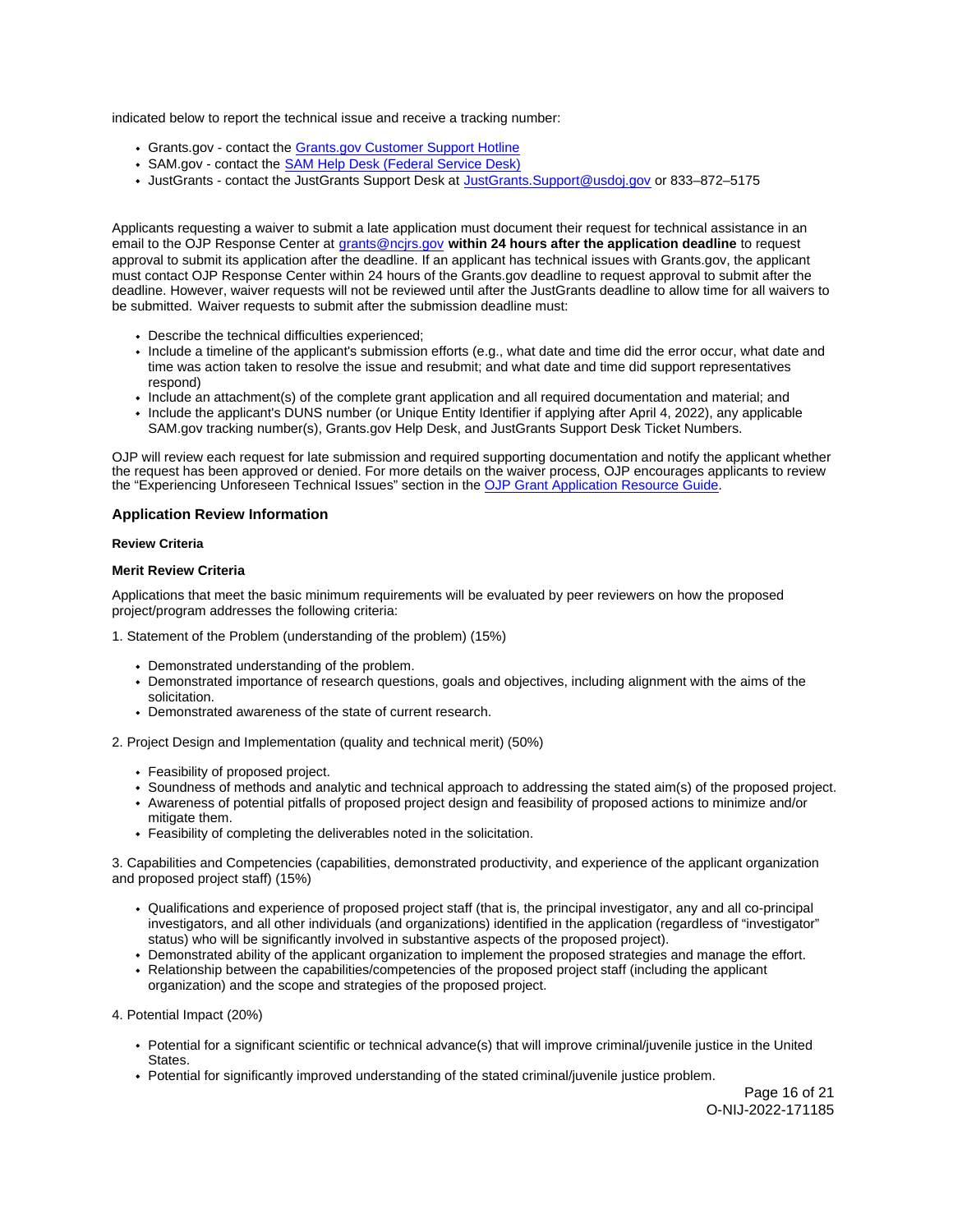- <span id="page-17-0"></span>Potential for innovative solution to address (all or a significant part of) the stated criminal/juvenile justice problem.
- Strength and feasibility of the proposed dissemination plan to produce scholarly products (such as published, peerreviewed, scientific journal articles, book chapter(s) or book(s) in the academic press, technological prototypes, patented inventions, databases, standards or similar scientific products) as well as make summary information available to broader interested audiences, such as criminal justice practitioners or policymakers.

#### 5. Budget (0%)

In addition, peer reviewers will consider and may comment on the following additional items in the context of scientific and technical merit.

- Alignment of the proposed budget with proposed project activities.
- Total cost of the project relative to the perceived benefit (cost effectiveness).
- Appropriateness of the budget relative to the level of effort.
- Use of existing resources to conserve costs.

#### **Other Review Criteria/Factors**

Other important considerations for NIJ include geographic diversity, strategic priorities (specifically including, but not limited to, those priority areas already mentioned), available funding, past performance, and the extent to which the Budget Worksheet and Budget Narrative (Web-based form) accurately explain project costs that are reasonable, necessary, and otherwise allowable under federal law and applicable federal cost principles.

#### **Review Process**

Applications submitted under this solicitation that meet basic minimum requirements, will be evaluated for technical merit by a peer review panel(s) in accordance with OJP peer review policy and procedures using the stated review criteria listed above.

OJP screens applications to ensure they meet the basic minimum requirements prior to conducting the peer review. Although specific requirements may vary, the following are common requirements applicable to all OJP solicitations:

- The application must be submitted by an eligible type of applicant.
- The application must request funding within programmatic funding constraints (if applicable).
- The application must be responsive to the scope of the solicitation.
- The application must include all items necessary to meet the basic minimum requirements.
- The application, if submitted by an applicant that is a DOJ High Risk Grantee, or is designated "high risk" by a federal grant-making agency outside of DOJ, must not have been determined by the NIJ Director to pose a substantial risk of program implementation failure, based on 1) the applicant's lack of sufficient progress in addressing required corrective actions necessary for removal of the DOJ High Risk Grantee (or non-DOJ high risk) designation, 2) the nature and severity of the issues leading to or accompanying the DOJ High Risk Grantee (or non-DOJ high risk) designation, and/or 3) the applicant's expected ability to manage grant funds and achieve grant goals and objectives.

Pursuant to the Part 200 Uniform Requirements, before award decisions are made, OJP also reviews information related to the degree of risk posed by the applicant. Among other things to help assess whether an applicant with one or more prior federal awards has a satisfactory record with respect to performance, integrity, and business ethics, OJP checks whether the applicant is listed in SAM as excluded from receiving a federal award.

In addition, if OJP anticipates that an award will exceed \$250,000 in federal funds, OJP also must review and consider any information about the applicant that appears in the non-public segment of the integrity and performance system accessible through SAM (currently, the Federal Awardee Performance and Integrity Information System, FAPIIS).

**Important note on FAPIIS:** An applicant may review and comment on any information about itself that currently appears in FAPIIS and was entered by a federal awarding agency. OJP will consider such comments by the applicant, in addition to the other information in FAPIIS, in its assessment of the risk posed by the applicant.

All final award decisions will be made by Director of the National Institute of Justice, who may consider not only peer review ratings and NIJ recommendations, but also other factors as indicated in this section.

#### **Federal Award Administration Information**

Page 17 of 21 O-NIJ-2022-171185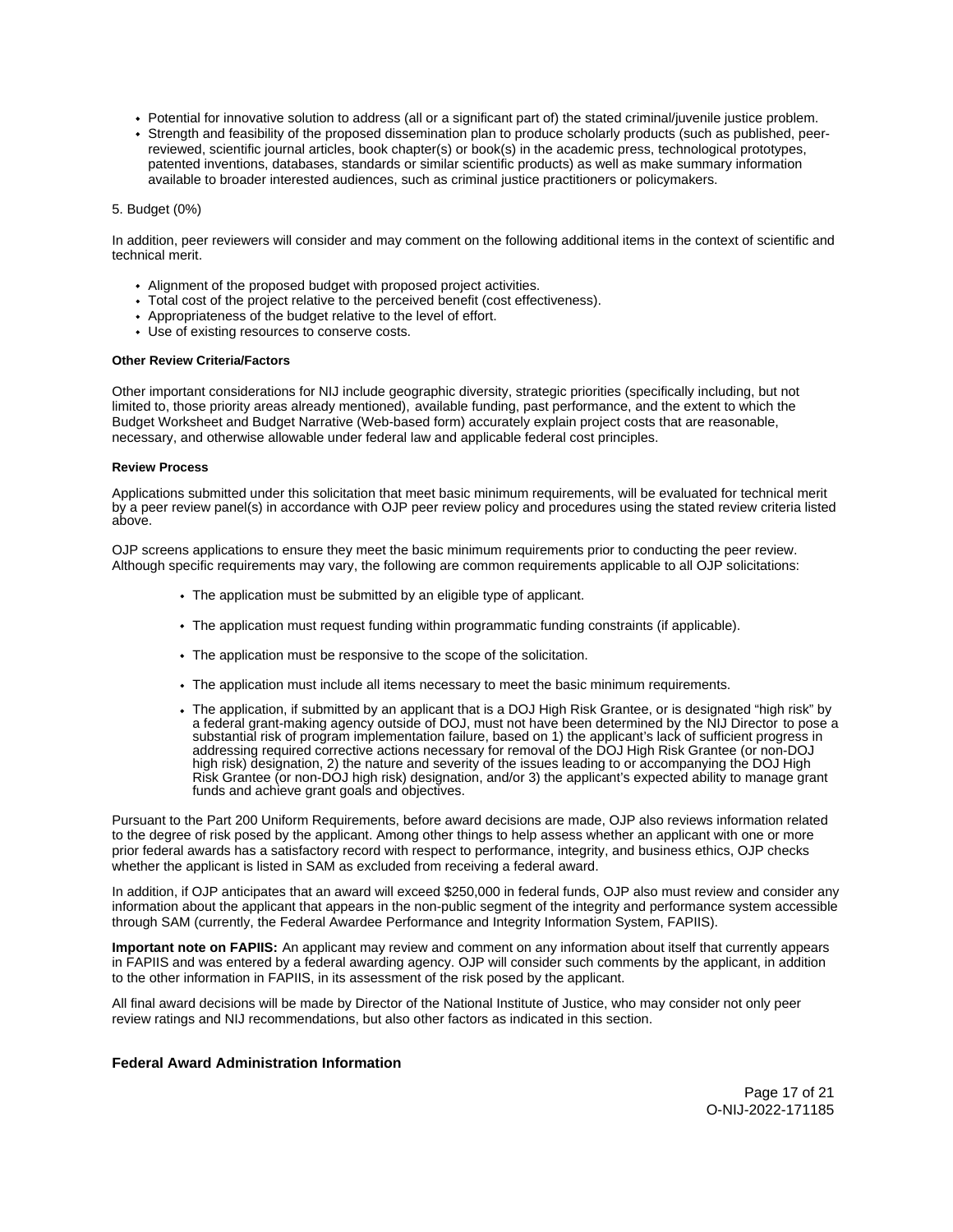## <span id="page-18-0"></span>**Federal Award Notices**

See the [OJP Grant Application Resource Guide](https://www.ojp.gov/funding/apply/ojp-grant-application-resource-guide#federal-award-notices) for information on award notifications and instructions.

#### **Administrative, National Policy, and Other Legal Requirements**

If selected for funding, in addition to implementing the funded project consistent with the OJP-approved application, the recipient must comply with all award conditions and all applicable requirements of federal statutes and regulations, including the applicable requirements referred to in the assurances and certifications executed in connection with award acceptance. For additional information on these legal requirements, see the "Administrative, National Policy, and Other Legal Requirements" section in the [OJP Grant Application Resource Guide.](https://www.ojp.gov/funding/apply/ojp-grant-application-resource-guide#administrative)

#### **Information Technology (IT) Security Clauses**

An application in response to this solicitation may require inclusion of information related to information technology security. See the [OJP Grant Application Resource Guide](https://www.ojp.gov/funding/apply/ojp-grant-application-resource-guide#information-technology) for information on information technology security.

#### **General Information about Post-Federal Award Reporting Requirements**

In addition to the deliverables described in the "Program Description" section, all award recipients under this solicitation will be required to submit certain reports and data.

Required reports. Award recipients typically must submit quarterly financial reports, semi-annual performance reports, final financial and performance reports, final research reports, and, if applicable, an annual audit report in accordance with the Part 200 Uniform Requirements or specific award conditions. Future awards and fund drawdowns may be withheld if reports are delinquent. (In appropriate cases, OJP may require additional reports.)

See the [OJP Grant Application Resource Guide](https://www.ojp.gov/funding/apply/ojp-grant-application-resource-guide#general-information) for additional information on specific post-award reporting requirements, including performance measure data.

## **Federal Awarding Agency Contact(s)**

For OJP contact(s), see the solicitation cover page.

For contact information for [Grants.gov](https://Grants.gov), see page 2.

For contact information for JustGrants, page 2.

## **Other Information**

## **Freedom of Information and Privacy Act (5 U.S.C. 552 and 5 U.S.C. 552a)**

See the [OJP Grant Application Resource Guide](https://www.ojp.gov/funding/apply/ojp-grant-application-resource-guide#foia) for information on the Freedom of Information and Privacy Act (5 U.S.C. 552 and 5 U.S.C. 552a).

## **Provide Feedback to OJP**

See the [OJP Grant Application Resource Guide](https://www.ojp.gov/funding/apply/ojp-grant-application-resource-guide#feedback) for information on how to provide feedback to OJP.

#### **Performance Measures**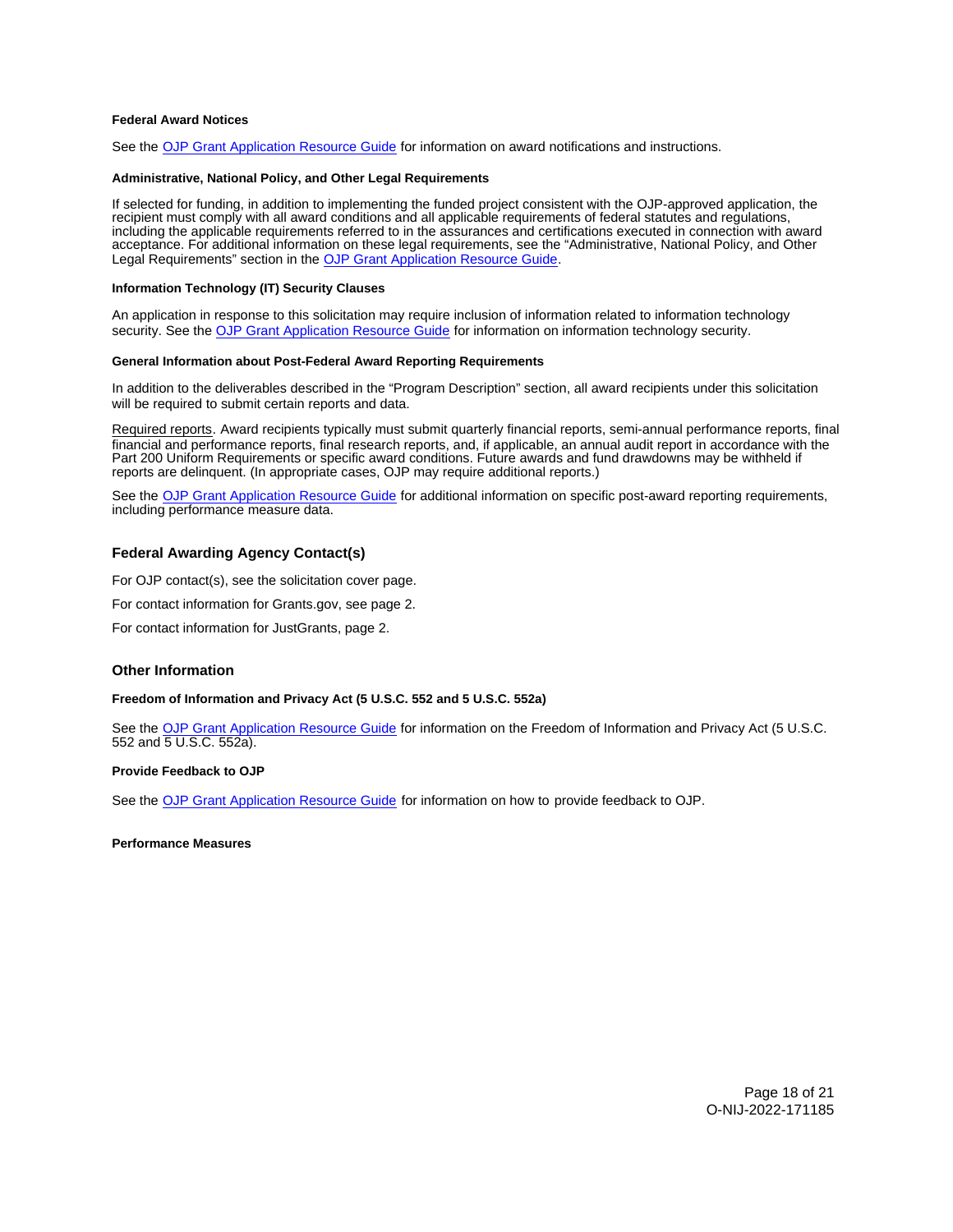<span id="page-19-0"></span>

| <b>Objective</b>                                                                                                                                     | <b>Performance Measure(s)</b>                                                                                                                                                                                                                                                                                                                                                                                                                                                                                                                                                                                                                                               | <b>Data Recipient Provides</b>                                                                                                                                                                                                                     |
|------------------------------------------------------------------------------------------------------------------------------------------------------|-----------------------------------------------------------------------------------------------------------------------------------------------------------------------------------------------------------------------------------------------------------------------------------------------------------------------------------------------------------------------------------------------------------------------------------------------------------------------------------------------------------------------------------------------------------------------------------------------------------------------------------------------------------------------------|----------------------------------------------------------------------------------------------------------------------------------------------------------------------------------------------------------------------------------------------------|
| Conduct research in social and<br>behavioral sciences having clear<br>implications for criminal justice policy<br>and practice in the United States. | 1. Relevance to the needs of the field<br>as measured by whether the project's<br>substantive scope did not deviate from<br>the funded project or any subsequent<br>agency-approved modifications to the<br>scope.                                                                                                                                                                                                                                                                                                                                                                                                                                                          | 1. Quarterly financial reports, semi-<br>annual and final performance reports,<br>and products of the work performed<br>under the NIJ award (including, at<br>minimum, a final research report). If<br>applicable, an annual audit report.         |
|                                                                                                                                                      | 2. Quality of the research as<br>demonstrated by the scholarly<br>products that result in whole or in part<br>from work funded under the NIJ<br>award, such as published, peer-<br>reviewed, scientific journal articles,<br>and/or (as appropriate for the funded<br>project) law review journal articles,<br>book chapter(s) or book(s) in the<br>academic press, technological<br>prototypes, patented inventions, or<br>similar scientific products.<br>3. Quality of management as<br>measured by such factors as whether<br>significant project milestones were<br>achieved, reporting and other<br>deadlines were met, and costs<br>remained within approved limits. | 2. List of citation(s) to all scholarly<br>products that resulted in whole or in<br>part from work funded under the NIJ<br>award.<br>3. If applicable, each data set that<br>resulted in whole or in part from work<br>funded under the NIJ award. |

## **Application Checklist**

## **NIJ FY22 Youth Mentoring Research and Evaluation**

This application checklist has been created as an aid in developing an application. The [DOJ Application Submission](https://justicegrants.usdoj.gov/sites/g/files/xyckuh296/files/media/document/appln-submission-checklist.pdf)  [Checklist](https://justicegrants.usdoj.gov/sites/g/files/xyckuh296/files/media/document/appln-submission-checklist.pdf) is another resource.

## **What an Applicant Must Do:**

Prior to registering in [Grants.gov](https://Grants.gov):

- Confirm your Entity's [System Award Management \(SAM\)](https://sam.gov/SAM/) Registration Information (see OJP Grant [Application Resource Guide\)](https://www.ojp.gov/funding/apply/ojp-grant-application-resource-guide#apply)
- Acquire a SAM Unique Entity Identifier (UEI):
	- If applying before April 4, 2022, obtain or confirm your Data Universal Number System (DUNS) number at [www.dnb.com.](http://www.dnb.com)
	- On April 4, 2022, the federal government will stop using DUNS and start using the new SAM UEI .

#### To register in [Grants.gov](https://Grants.gov):

- Acquire an AOR and a [Grants.gov](https://Grants.gov) username and password (see [OJP Grant Application Resource Guide\)](https://www.ojp.gov/funding/apply/ojp-grant-application-resource-guide#apply)
- Acquire AOR confirmation from the E-Business Point of Contact (E-Biz POC) (see [OJP Grant Application](https://www.ojp.gov/funding/apply/ojp-grant-application-resource-guide#apply)  [Resource Guide\)](https://www.ojp.gov/funding/apply/ojp-grant-application-resource-guide#apply)

To find the funding opportunity:

- Search for the funding opportunity in [Grants.gov](https://Grants.gov) using the opportunity number, Assistance Listing or keyword(s)
	- Access the funding opportunity and application package (see Step 7 in OJP Grant Application Resource [Guide\)](https://www.ojp.gov/funding/apply/ojp-grant-application-resource-guide#apply)
- Sign up for [Grants.gov](https://Grants.gov) email [notifications](https://www.grants.gov/web/grants/manage-subscriptions.html) (optional) (see [OJP Grant Application Resource Guide\)](https://www.ojp.gov/funding/apply/ojp-grant-application-resource-guide#apply)

Page 19 of 21 O-NIJ-2022-171185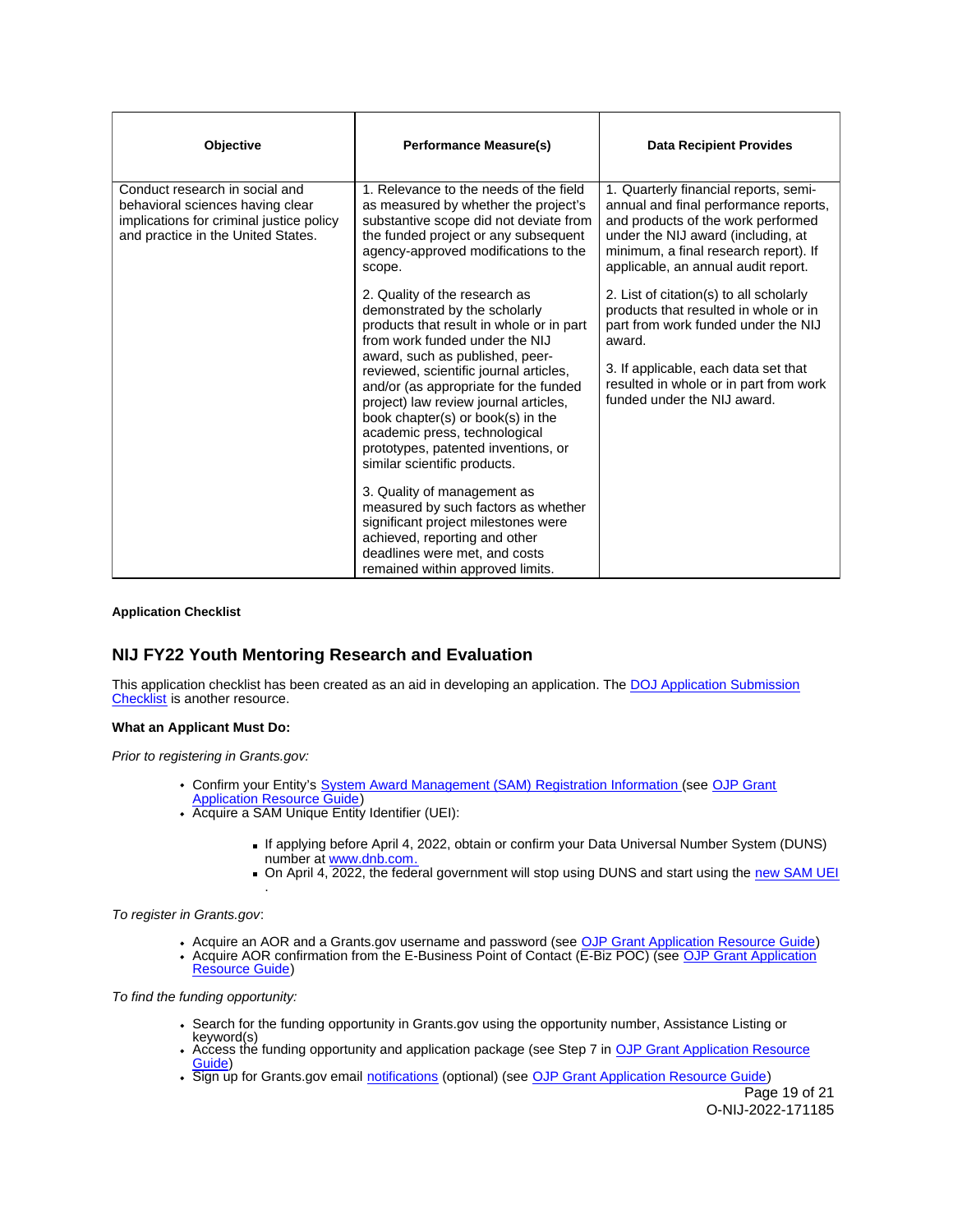- Read **Important Notice: Applying for Grants in Grants.gov**
- Read OJP policy and guidance on conference approval, planning, and reporting available at [ojp.gov/financialguide/DOJ/PostawardRequirements/chapter3.10a.htm](https://ojp.gov/financialguide/DOJ/PostawardRequirements/chapter3.10a.htm) (see [OJP Grant Application](https://www.ojp.gov/funding/apply/ojp-grant-application-resource-guide#prior-approval)  [Resource Guide](https://www.ojp.gov/funding/apply/ojp-grant-application-resource-guide#prior-approval)

## **Overview of Post-Award Legal Requirements:**

Review the "Overview of Legal Requirements Generally Applicable to OJP Grants and Cooperative [Agreements - FY 2022 Awards"](https://www.ojp.gov/funding/explore/legal-overview-awards) in the [OJP Funding Resource Center.](https://www.ojp.gov/funding/explore/legal-overview-awards)

#### **Review Scope Requirement:**

The federal amount requested is within the allowable limit(s) of \$2 million.

**Review Eligibility Requirement:** See cover page.

~~~

#### **Prepare to submit the Application for Federal Assistance standard form (SF)-424 and Disclosure of Lobbying Activities form (SF-LLL)**

- Review Information to complete the Application for Federal Assistance (SF-424) in [Grants.gov](https://Grants.gov)
- Complete Standard Applicant Information (SF-424 information from [Grants.gov\)](https://Grants.gov)
- Submit the **SF-424** and **SF-LLL** in [Grants.gov](https://Grants.gov)

After the SF-424 and SF-LLL submission in [Grants.gov](https://Grants.gov), receive [Grants.gov](https://Grants.gov) email notifications that:

- 
- Submission has been received in [Grants.gov](https://Grants.gov)<br>Submission has either been succ[essfully valid](https://Grants.gov)ated or rejected with errors (see OJP Grant Application [Resource Guide\)](https://www.ojp.gov/funding/apply/ojp-grant-application-resource-guide#apply)

If no [Grants.gov](https://Grants.gov) receipt and validation, or error notifications are received:

Contact OJP Response Center regarding technical difficulties (see [OJP Grant Application Resource Guide\)](https://www.ojp.gov/funding/apply/ojp-grant-application-resource-guide#apply)

Receive email notification to complete application in JustGrants:

• Proceed to complete application in JustGrants

## **Content of Application Submission: Critical Application Elements**

The following items are critical application elements required to pass the basic minimum requirements review. If OJP determines that an application does not include the following elements, it will neither proceed to peer review, nor receive further consideration.

- Proposal Narrative
- Budget Worksheet and Budget Narrative (web-based form)
- Curriculum Vitae/Resumes for Key Personnel

~~~

## **Budget and Associated Documentation:**

- Indirect Cost Rate Agreement (if applicable) (see [OJP Grant Application Resource Guide\)](https://www.ojp.gov/funding/apply/ojp-grant-application-resource-guide#indirect-cost)
- Financial Management and System of Internal Controls Questionnaire (see OJP Grant Application Resource [Guide\)](https://www.ojp.gov/funding/apply/ojp-grant-application-resource-guide#fm-internal-controls-questionnaire)

#### **Additional Application Components:**

- Tribal Authorizing Resolution (if applicable) (see [OJP Grant Application Resource Guide\)](https://www.ojp.gov/funding/apply/ojp-grant-application-resource-guide#tribal-authorizing-resolution)
- Research and Evaluation Independence and Integrity (see [OJP Grant Application Resource Guide\)](https://www.ojp.gov/funding/apply/ojp-grant-application-resource-guide#research-evaluation)
- Request and Justification for Employee Compensation; Waiver (if applicable) (see [OJP Grant Application](https://www.ojp.gov/funding/apply/ojp-grant-application-resource-guide#limitation-use-award)  [Resource Guide\)](https://www.ojp.gov/funding/apply/ojp-grant-application-resource-guide#limitation-use-award)

## **Disclosures and Assurances:**

- [Disclosure of Lobbying Activities \(SF-LLL\)](https://ojp.gov/funding/Apply/Resources/Disclosure.pdf) (see [OJP Grant Application Resource Guide\)](https://www.ojp.gov/funding/apply/ojp-grant-application-resource-guide#disclosure-lobby)
- Applicant Disclosure of Duplication in Cost Items (see [OJP Grant Application Resource Guide\)](https://www.ojp.gov/funding/apply/ojp-grant-application-resource-guide#applicant-disclosure-pending-applications)